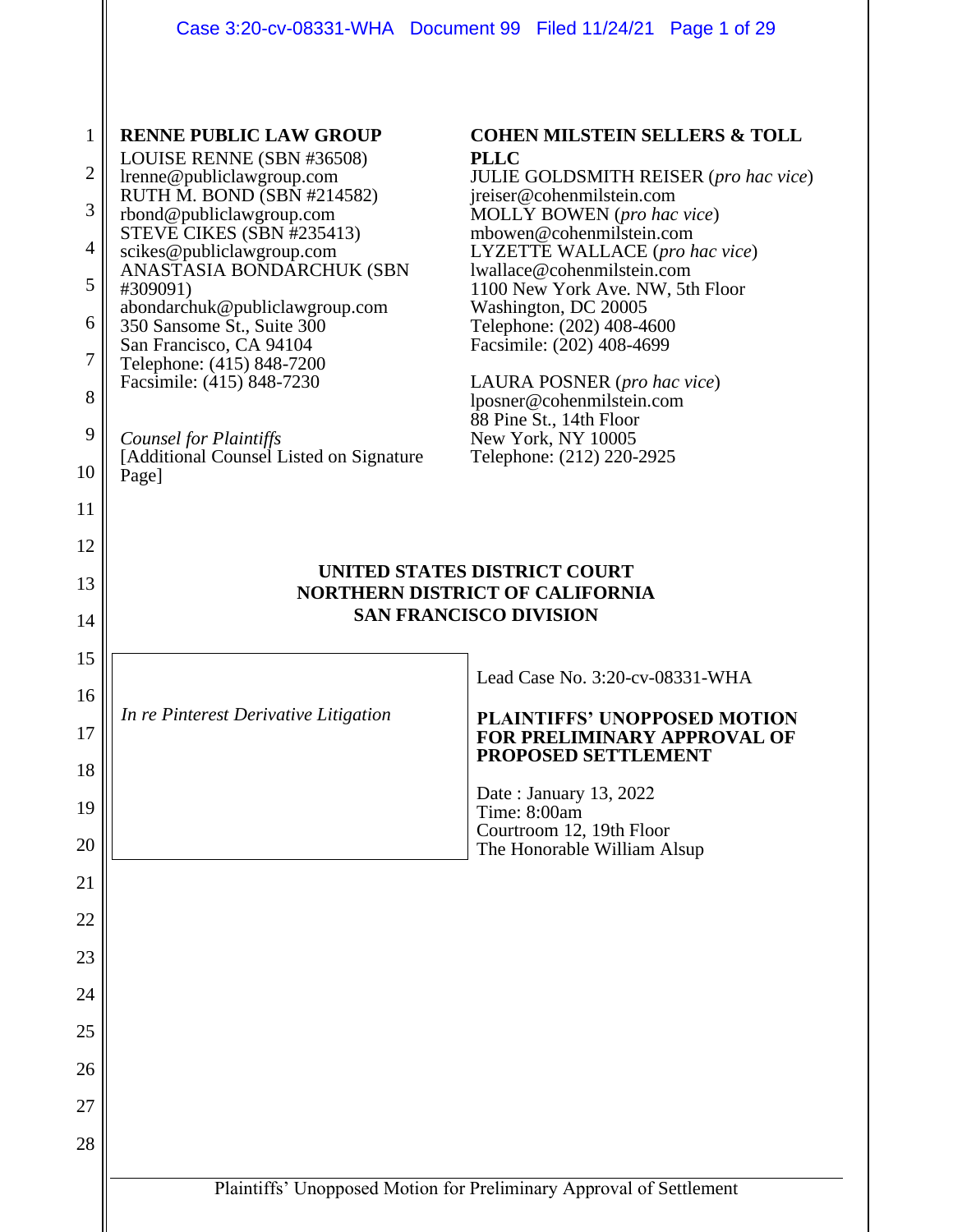## **TABLE OF CONTENTS**

| 2        |     |           |                                                                                                                                                                    |  |
|----------|-----|-----------|--------------------------------------------------------------------------------------------------------------------------------------------------------------------|--|
| 3        |     |           |                                                                                                                                                                    |  |
| 4        |     |           |                                                                                                                                                                    |  |
| 5        |     |           |                                                                                                                                                                    |  |
|          | I.  |           |                                                                                                                                                                    |  |
| 6        | П.  | A.        |                                                                                                                                                                    |  |
| 7        |     | <b>B.</b> |                                                                                                                                                                    |  |
| 8        | HI. |           |                                                                                                                                                                    |  |
| 9        |     |           | IV. THE SETTLEMENT IS FAIR, REASONABLE, AND ADEQUATE  10                                                                                                           |  |
| 10       |     | A.        |                                                                                                                                                                    |  |
| 11       |     | <b>B.</b> | The Relevant Factors Strongly Support Preliminary Approval 11                                                                                                      |  |
| 12       |     |           | The Settlement Was Negotiated at Arm's-Length with the Active Assistance and<br>1.                                                                                 |  |
| 13<br>14 |     |           | 2.<br>The Settlement Was Negotiated After Substantial Investigation by Counsel with<br>Extensive Experience in Complex Derivative Litigation as well as Employment |  |
|          |     |           | 3.                                                                                                                                                                 |  |
| 15       |     |           | The Strength of Plaintiffs' Claims Weighs in Favor of Preliminary Approval16<br>$\mathbf{4}$ .                                                                     |  |
| 16       |     |           | The Risk, Complexity, Expense, and Likely Duration of the Litigation Favors<br>5.                                                                                  |  |
| 17<br>18 |     |           | The Board's Sound Exercise of Business Judgment in Approving the Settlement<br>6.                                                                                  |  |
| 19       | V.  |           | THE PROPOSED NOTICE TO SHAREHOLDERS SHOULD BE APPROVED21                                                                                                           |  |
| 20       |     |           |                                                                                                                                                                    |  |
| 21       |     |           |                                                                                                                                                                    |  |
| 22       |     |           |                                                                                                                                                                    |  |
|          |     |           |                                                                                                                                                                    |  |
| 23<br>24 |     |           |                                                                                                                                                                    |  |
|          |     |           |                                                                                                                                                                    |  |
| 25       |     |           |                                                                                                                                                                    |  |
| 26       |     |           |                                                                                                                                                                    |  |
| 27       |     |           |                                                                                                                                                                    |  |
| 28       |     |           |                                                                                                                                                                    |  |
|          |     |           |                                                                                                                                                                    |  |
|          |     |           | Plaintiffs' Unopposed Motion for Preliminary Approval of Settlement                                                                                                |  |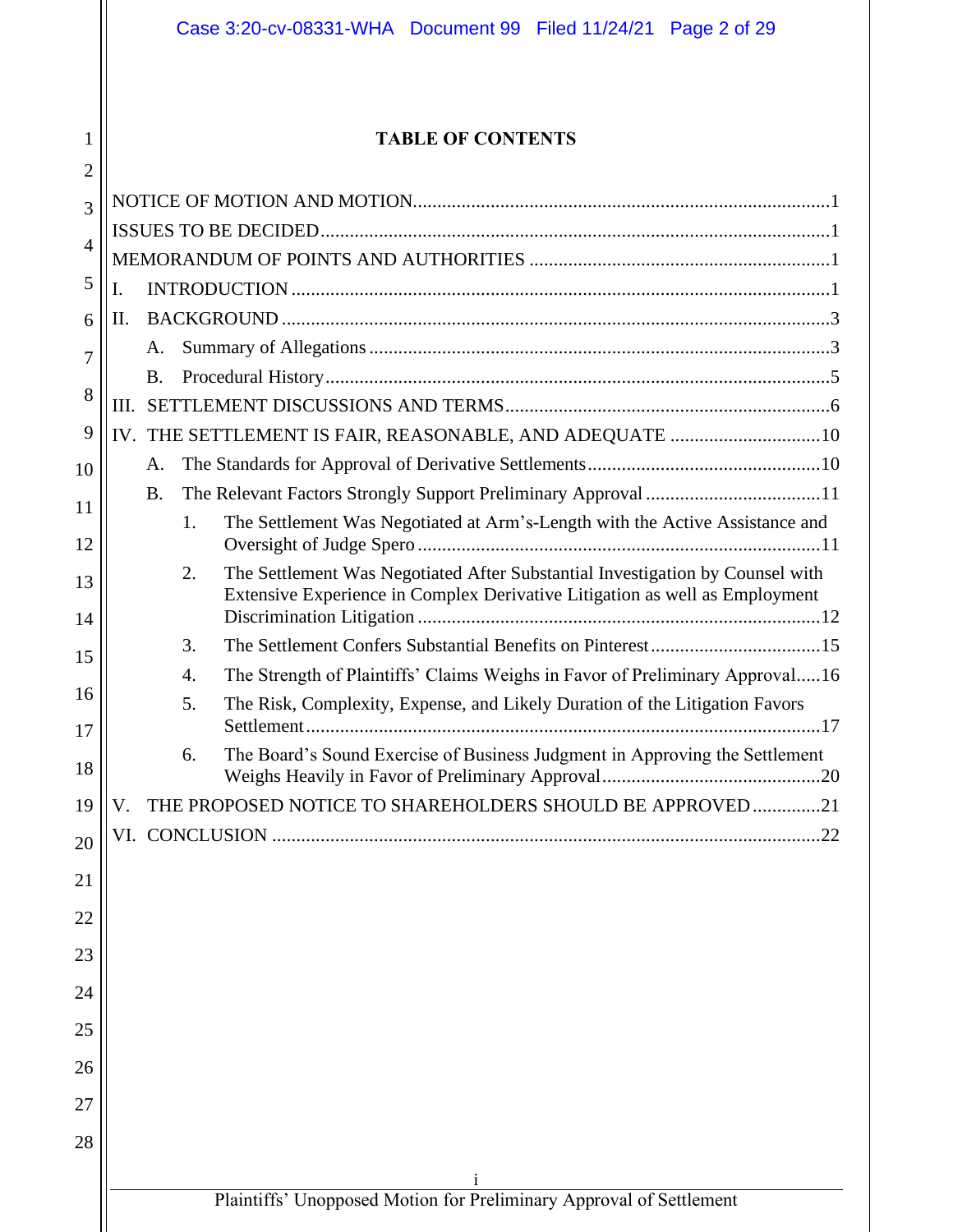## **TABLE OF AUTHORITIES**

| $\overline{2}$ |                                                                                                |  |  |
|----------------|------------------------------------------------------------------------------------------------|--|--|
| 3              | Page(s)<br><b>Cases</b>                                                                        |  |  |
| $\overline{4}$ | In re Apollo Grp., Inc. Secs. Litig.,                                                          |  |  |
| 5              |                                                                                                |  |  |
| 6              | In re Apple Computer, Inc. Deriv. Litig.,                                                      |  |  |
| 7              |                                                                                                |  |  |
| 8              | In re Apple Inc. Device Performance Litig.,                                                    |  |  |
| 9              | No. 5:18-md-02827-EJD, 2021 WL 1022867 (N.D. Cal. Mar. 17, 2021) 11                            |  |  |
| 10             | Berkey Photo, Inc. v. Eastman Kodak Co.,                                                       |  |  |
| 11             |                                                                                                |  |  |
| 12             | In re Caremark Int'l. Inc. Deriv. Litig.,                                                      |  |  |
| 13             |                                                                                                |  |  |
| 14             | Churchill Vill., LLC v. Gen. Elec.,                                                            |  |  |
| 15             |                                                                                                |  |  |
| 16             | Cohn v. Nelson,                                                                                |  |  |
| 17             |                                                                                                |  |  |
| 18             | Ebarle v. Lifelock, Inc.,                                                                      |  |  |
| 19             |                                                                                                |  |  |
| 20             | Four in One Co. v. S.K. Foods, L.P.,                                                           |  |  |
| 21             | No. 2:08-cv-3017 KJM EFB, 2014 WL 4078232 (E.D. Cal. Aug. 13, 2014) 19                         |  |  |
| 22             | Garcia v. Schlumberger Lift Solutions,                                                         |  |  |
| 23             | No. 1:18-cv-01261-DAD JLT, 2020 WL 6886383 (E.D. Cal. Nov. 23, 2020)11                         |  |  |
| 24             | Hanlon v. Chrysler Corp.,                                                                      |  |  |
| 25             |                                                                                                |  |  |
| 26             | Hefler v. Wells Fargo & Co.,                                                                   |  |  |
| 27             |                                                                                                |  |  |
| 28             |                                                                                                |  |  |
|                | $\overline{\mathbf{u}}$<br>Plaintiffs' Unopposed Motion for Preliminary Approval of Settlement |  |  |
|                |                                                                                                |  |  |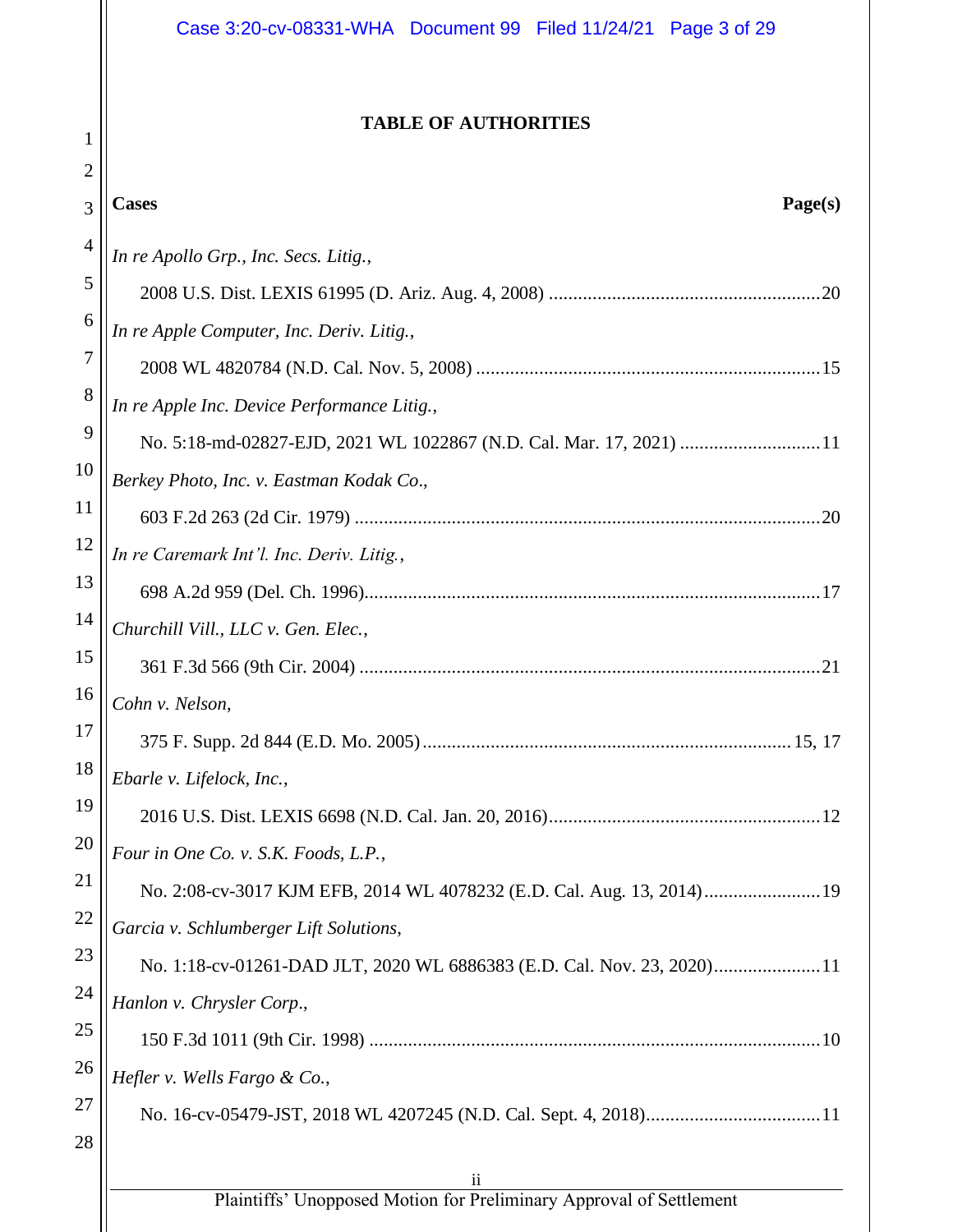# Case 3:20-cv-08331-WHA Document 99 Filed 11/24/21 Page 4 of 29

| $\mathbf{1}$   | In re Hewlett-Packard Co. S'holder Deriv. Litig.,                           |
|----------------|-----------------------------------------------------------------------------|
| $\overline{2}$ |                                                                             |
| 3              | Lloyd v. Gupta,                                                             |
| 4              |                                                                             |
| 5              | Lunsford v. Woodforest Nat'l Bank,                                          |
| 6              |                                                                             |
| $\tau$         | Maher v. Zapata Corp.,                                                      |
| 8              |                                                                             |
| 9              | Mills v. Elec. Auto-Lite Co.,                                               |
| 10             |                                                                             |
| 11             | Nat'l Rural Telecomms. Coop v. DIRECTV, Inc.,                               |
| 12             |                                                                             |
| 13             | In re NVIDIA Corp. Deriv. Litig.,                                           |
| 14             | No. C-06-06110-SBA (JCS), 2008 WL 5382544 (N.D. Cal. Dec. 22, 2008)  10, 15 |
| 15             | Officers for Just. v. Civil Serv. Comm'n,                                   |
| 16             |                                                                             |
| 17             | In re Omnivision Techs., Inc.,                                              |
| 18             |                                                                             |
| 19             | In re OSI Sys., Inc. Deriv. Litig.,                                         |
| 20             |                                                                             |
| 21             | In re Pac. Enters. Sec. Litig.,                                             |
| 22             |                                                                             |
| 23             | Rodriquez v. West Publ'g Corp.,                                             |
| 24             |                                                                             |
| 25             | Rudi v. Wexner, et al.,                                                     |
| 26             |                                                                             |
| 27             | Satchell v. Fed. Express Corp.,                                             |
| 28             |                                                                             |
|                | 111<br>Plaintiffs' Unopposed Motion for Preliminary Approval of Settlement  |
|                |                                                                             |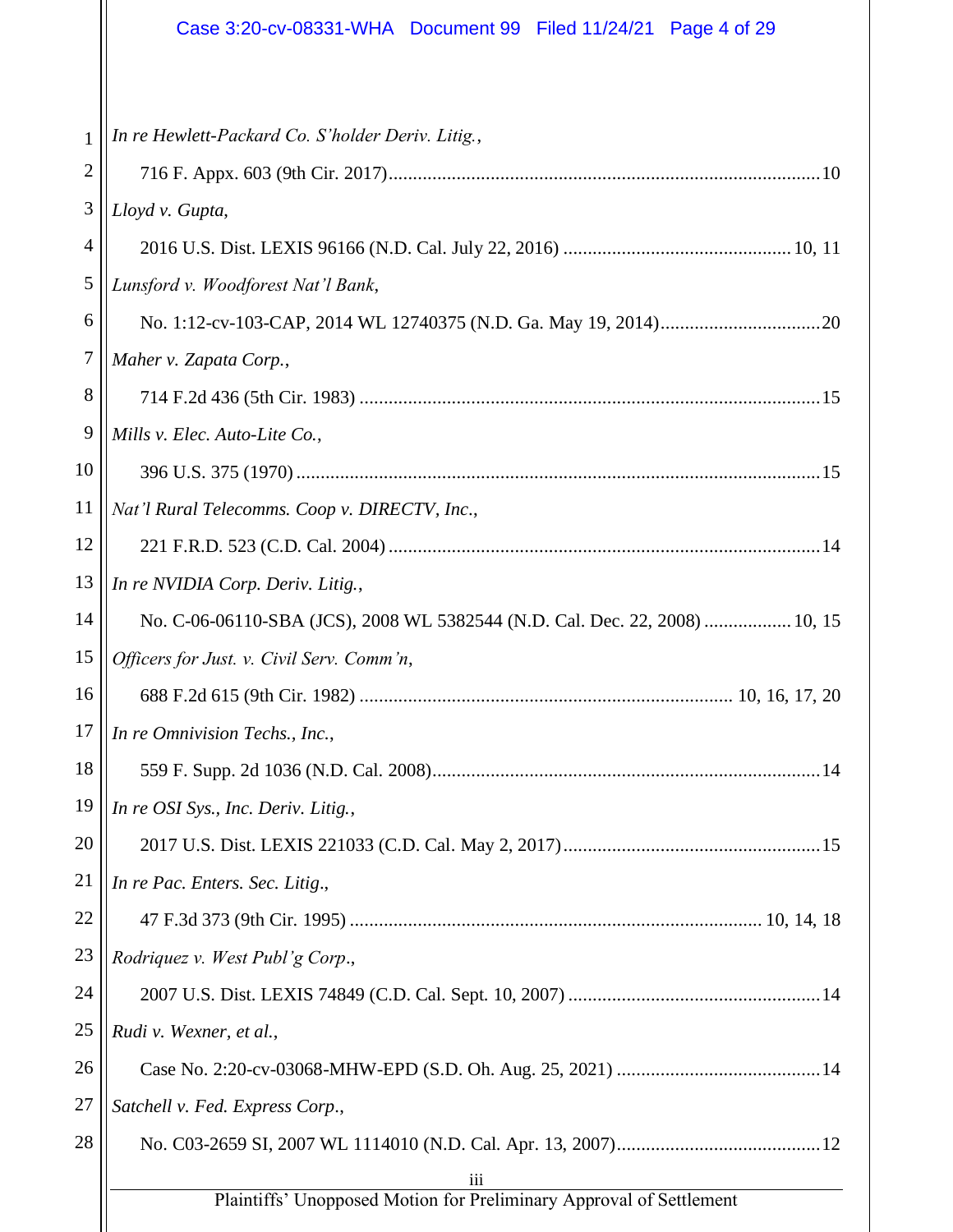# Case 3:20-cv-08331-WHA Document 99 Filed 11/24/21 Page 5 of 29

| 1                | Unitrin, Inc. v. Am. Gen. Corp.,                                          |  |  |
|------------------|---------------------------------------------------------------------------|--|--|
| $\overline{c}$   |                                                                           |  |  |
| 3                | In re Walt Disney Co. Deriv. Litig.,                                      |  |  |
| $\overline{4}$   |                                                                           |  |  |
| 5                | In Re Wynn Resorts, Ltd. Derivative Litigation,                           |  |  |
| 6                |                                                                           |  |  |
| $\boldsymbol{7}$ | Zapata Corp. v. Maldonado,                                                |  |  |
| 8                |                                                                           |  |  |
| 9                | <b>Statutes</b>                                                           |  |  |
| 10               |                                                                           |  |  |
| 11               |                                                                           |  |  |
| 12               |                                                                           |  |  |
| 13               | <b>Other Authorities</b>                                                  |  |  |
| 14               |                                                                           |  |  |
| 15               |                                                                           |  |  |
| 16               |                                                                           |  |  |
| 17               |                                                                           |  |  |
| 18               |                                                                           |  |  |
| 19               |                                                                           |  |  |
| 20               |                                                                           |  |  |
| 21               |                                                                           |  |  |
| 22               |                                                                           |  |  |
| 23               |                                                                           |  |  |
| 24               |                                                                           |  |  |
| 25               |                                                                           |  |  |
| 26               |                                                                           |  |  |
| 27               |                                                                           |  |  |
| 28               |                                                                           |  |  |
|                  | iv<br>Plaintiffs' Unopposed Motion for Preliminary Approval of Settlement |  |  |
|                  |                                                                           |  |  |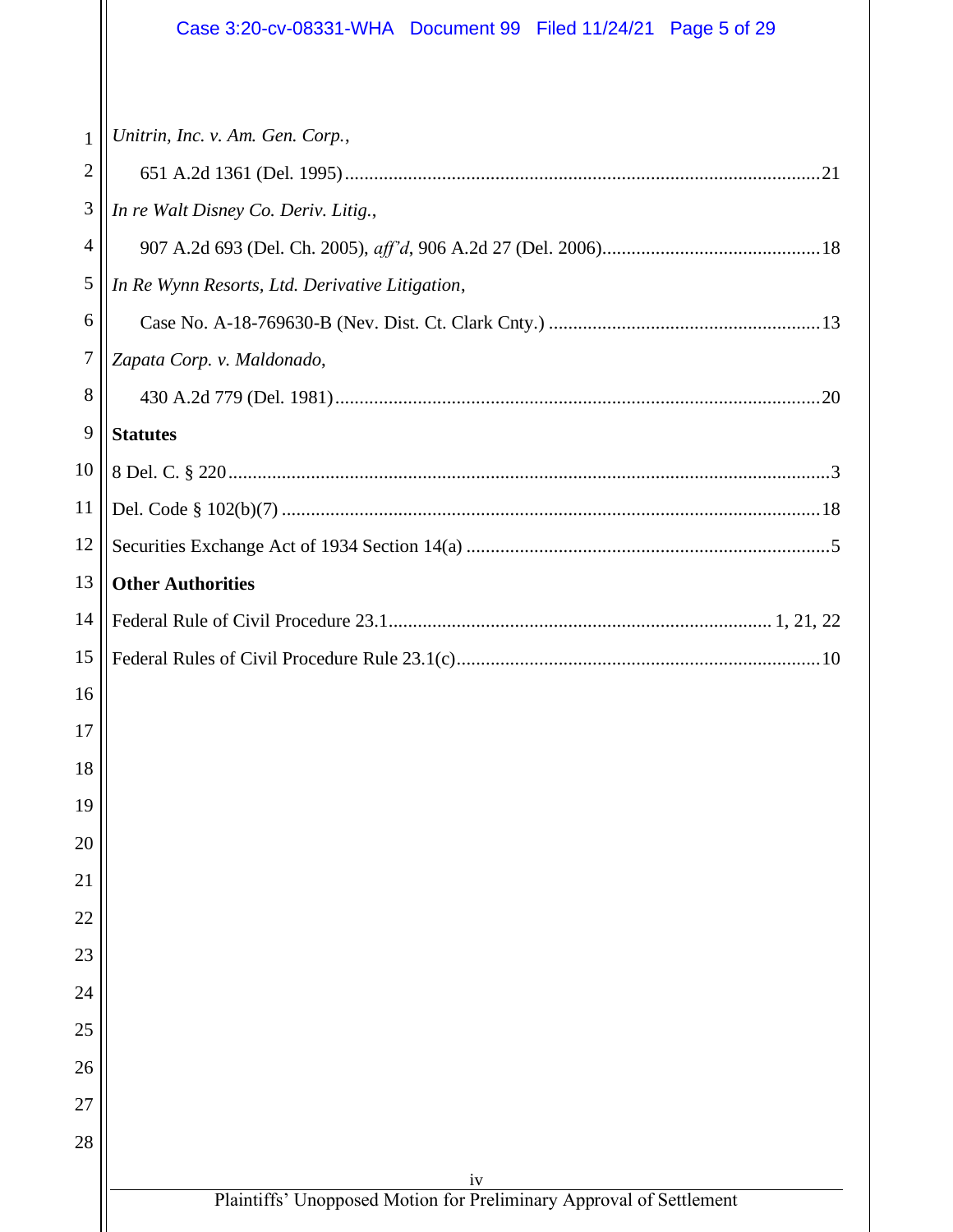1 2 3

#### **NOTICE OF MOTION AND MOTION**

4 5 6 7 8 9 10 11 12 13 14 15 1. PLEASE TAKE NOTICE that on January 13, 2022 at 8:00am before the Honorable William Alsup, 450 Golden Gate Avenue, San Francisco, California, Interim Lead Plaintiff Employees' Retirement System of Rhode Island ("ERSRI"), along with Interim Executive Committee Plaintiffs Stephen Bushansky and Sal Toronto, and Plaintiff Howard Petretta (together, "Plaintiffs"), will move the Court for an Order Preliminarily Approving the Proposed Settlement in this action pursuant to Federal Rule of Civil Procedure 23.1. This motion is based on the accompanying Memorandum of Points and Authorities, the Declaration of Louise Renne ("Renne Declaration") and the documents attached thereto including the Stipulation of Settlement ("Stipulation") attached as Exhibit 1 to the Renne Declaration, the Notice of Pendency and Proposed Settlement of Derivative Actions attached as Exhibit 2 to the Renne Declaration, the Summary Notice of Pendency and Proposed Settlement of Derivative Actions attached as Exhibit 3 to the Renne Declaration, and the [Proposed] Order Granting Plaintiffs' Unopposed Motion for Preliminary Approval of Proposed Settlement, as well as the pleadings and records on file, and such other matters as may be presented to the Court.

#### **ISSUES TO BE DECIDED**

17 18 1. Should the proposed Settlement set forth in the Stipulation be preliminarily approved as fair, reasonable, and adequate?

19 20 2. Should the Court approve the form and method of providing notice to Pinterest, Inc. shareholders?

21 22 23 3. Should the Court set a Settlement Hearing, along with deadlines for Plaintiffs' Counsel to file and serve the motion for final approval of the proposed Settlement, and for counsel to file and serve any motions for any award of attorneys' fees and expenses?

24

26

27

16

#### **MEMORANDUM OF POINTS AND AUTHORITIES**

#### 25 **I. INTRODUCTION**

Plaintiffs are pleased to present for preliminary approval the Settlement<sup>1</sup> of this

<sup>28</sup> 1  $1$  Unless otherwise noted, all capitalized terms have the same meaning as defined in the Stipulation, all internal citations and quotation marks have been omitted, and all emphasis has been added.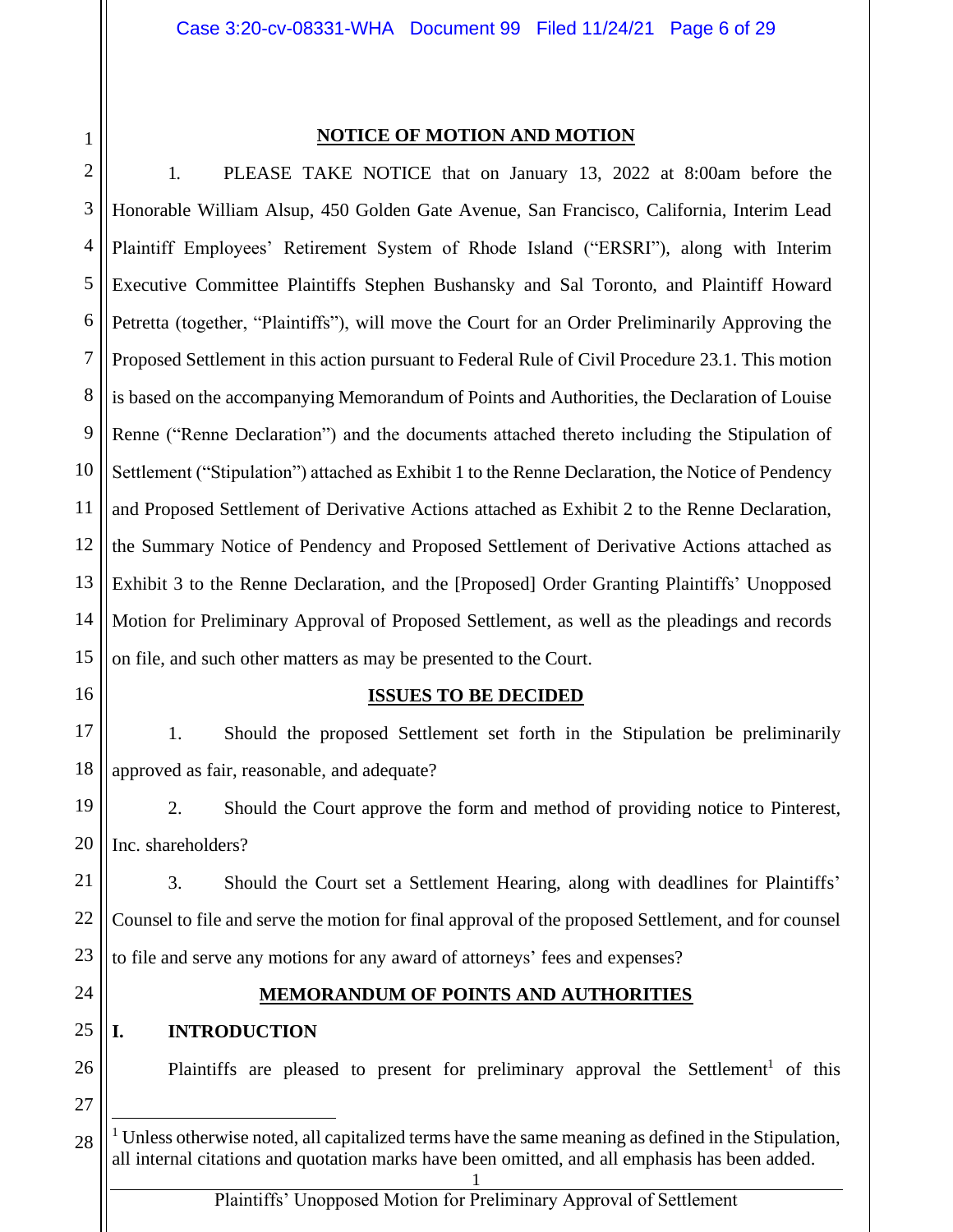1 2 3 4 5 6 7 8 9 10 11 12 13 14 15 consolidated derivative action on behalf of Pinterest, Inc. ("Pinterest" or the "Company"), which was reached under the supervision of the Honorable Joseph C. Spero, appointed by this Court to mediate the claims. The proposed Settlement calls for sustained efforts by Pinterest that will put diversity, equity, and inclusion ("DEI") at the forefront of its internal goals and business operations. Additionally, it will resolve this highly contested, complex derivative action while delivering long-term meaningful benefits to Pinterest and its stockholders. Through vigorous negotiations (including multiple formal mediation sessions supervised by Judge Spero, dozens of working group meetings, presentations from the counsel for the Pinterest Special Committee to the Plaintiffs, and the exchange of numerous demands and counteroffers), the parties, with significant involvement of and oversight by Interim Lead Plaintiff ERSRI, have agreed upon a robust suite of corporate governance reforms (the "Reforms"). Funded by a \$50 million commitment, the Reforms will serve as a benchmark for other companies that are formalizing Board oversight over workplace policies and procedures, including with respect to business initiatives seeking to improve inclusion and belonging within a corporation and for internet users more broadly.

16 17 18 19 20 21 22 23 24 25 26 27 The agreed-to Reforms are directly responsive to the allegations in the Complaint and span all levels of the Company, from workplace practices to Board level oversight and engagement in workplace culture. Most of the Reforms will be in effect for at least five years. Significantly, the Reforms incorporate DEI into Pinterest's business goals. The Reforms also require regular assessments of pay equity and transparency around the results; release individuals who made race or gender discrimination claims from non-disclosure agreements related to the facts and circumstances of their experience; create executive accountability for DEI culture and business goals; invest in an Inclusive Product Program to focus on improving the user experience by making it more inclusive; establish processes and training to make the hiring processes more equitable; and improve employee safety. In addition, Pinterest will allocate \$50 million in funding for the creation, implementation, and maintenance of these Reforms, to be expended over a period no longer than ten years.

28

Before engaging in negotiations, Plaintiffs were informed by their counsel's extensive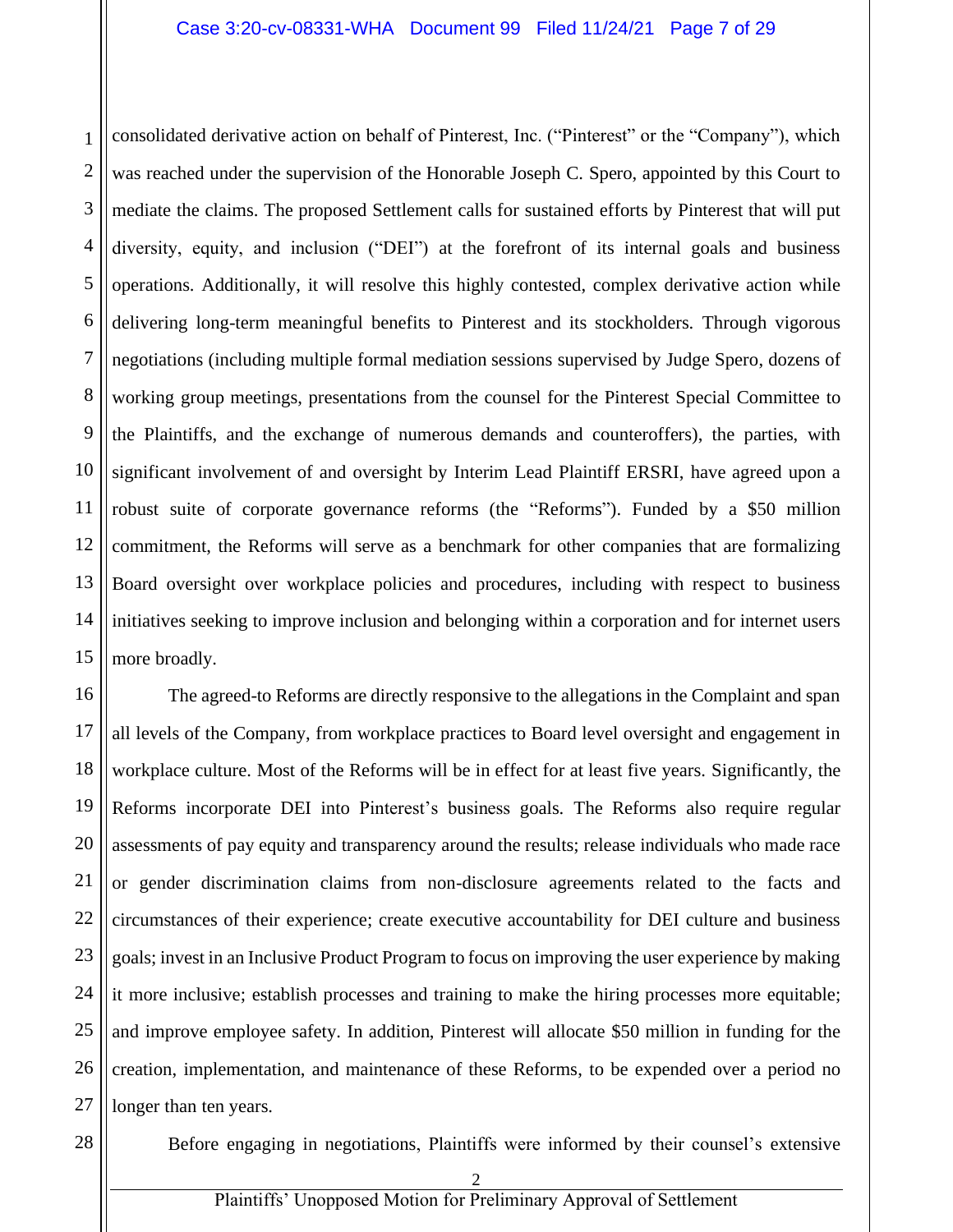1 2 3 4 5 6 7 8 9 10 11 12 13 experience and investigation, including the review of non-public documents produced in response to Plaintiffs' books-and-records demands pursuant to 8 Del. C. § 220 ("Section 220"), interviews of numerous former Pinterest employees, and the preparation and filing of a consolidated complaint and opposition to Defendants' motions to dismiss. Thereafter, once negotiations were permitted by the Court, Plaintiffs' Counsel further educated themselves through dozens of meetings with Defendants' counsel and counsel for the Special Committee. With Judge Spero's oversight and facilitation as Special Master, the parties candidly and forcefully exchanged views about the strengths and weaknesses of the case throughout the mediation process. The parties exchanged multiple offers and counter-offers, reaching accord on numerous terms. Ultimately, Judge Spero issued a mediator's recommendation on the remaining areas of contention, which was accepted by the parties. The mediated resolution of this action was hard-fought, arm's-length, and resulted in valuable reforms that will inure to the benefit of Pinterest and its stockholders for years to come.

14 15 16 17 The Settlement is all the more substantial because it is backed by a \$50 million commitment, thereby reducing the likelihood that the Company will face lawsuits, attendant financial or reputational harm regarding such misconduct, or these types of breach-of-fiduciaryduty claims in the future.

18 19 20 21 22 Accordingly, Plaintiffs respectfully request that the Court (1) grant preliminary approval of the proposed Settlement as within the range of what is fair, reasonable, and adequate, (2) approve the form of notice to Pinterest's shareholders, and (3) schedule a Settlement Hearing at which the Court will consider final approval of the Settlement, any application for any award of attorneys' fees and expenses, and entry of a final judgment.

#### **II. BACKGROUND**

24

23

## A. **Summary of Allegations**

25 26 27 Pinterest has long acknowledged that workplace diversity and inclusion is central to its business and that its success depends on "building a product that reflects our diverse population" of users. ¶¶66-75.<sup>2</sup> Plaintiffs alleged that, despite this recognition, Pinterest's tone at the top and

28

3 <sup>2</sup> All references to " $\parallel$ " are to the Verified Shareholder Derivative Consolidated Complaint for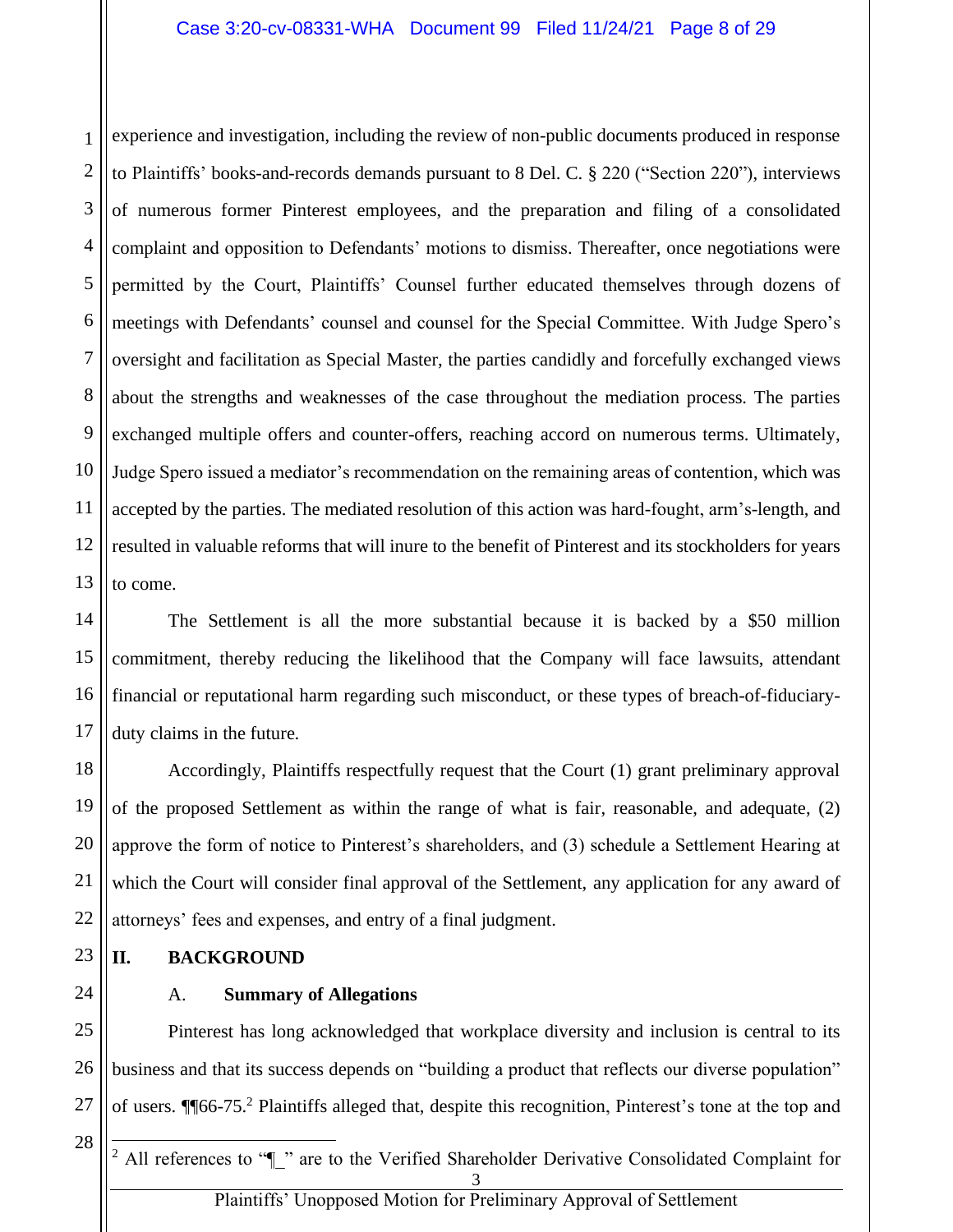1 2 3 "broken" culture devalued and discriminated against women and people of color by bringing them into the Company at lower levels than their White male counterparts, paying them unfairly, limiting their roles, and minimizing their contributions. ¶245.

4 5 6 7 8 9 10 11 12 13 14 15 Pinterest's discriminatory practices were publicly disclosed when two Black female members of Pinterest's public policy team came forward to publicly criticize the Company's treatment of employees. ¶¶155-156. Ifeoma Ozoma ("Ozoma") and Aerica Shimizu Banks ("Banks") were hired as the second and third members of Pinterest's public policy team. ¶¶90-91, 103. The Complaint alleges that both were paid substantially less than their White male colleague (¶¶105-106). Additionally, after the Company enacted a policy to block content from an extremist organization, Ozoma and Banks warned a doxxing attack was imminent, but the Company ignored them. ¶¶112-133. Defendant Ben Silbermann ("Silbermann"), Co-Founder, President, and Chief Executive Officer ("CEO") of Pinterest, conceded to Ozoma that he was "personally concerned that when these risks were raised, we didn't take the right steps." ¶128. In July 2019, Ozoma filed a complaint alleging discrimination and retaliation; Banks filed a complaint in January 2020. ¶¶135, 152.

16 17 18 19 20 21 22 23 24 25 26 The Complaint alleges that pay disparities and retaliation also impacted Francoise Brougher ("Brougher"), the Company's first Chief Operating Officer ("COO") who was hired by Silbermann with the Board's approval due to her IPO experience. ¶¶79, 175. Plaintiffs allege that Silbermann and four other named Defendants sitting on the Board at that time (Levine, Jordan, Wilson, and Reynolds) approved a compensation package for Brougher that underpaid her relative to Chief Financial Officer ("CFO") Todd Morgenfeld ("Morgenfeld"), a man who was her closest peer. ¶¶179-180. Despite Brougher's success in doubling ad revenue (¶176), the Complaint also alleges that she was the subject of retaliation after challenging her discriminatory compensation. ¶¶184, 187, 242, 332. Plaintiffs alleged that, in March 2020, Silbermann fired Brougher and that no Board member spoke to Brougher about her termination. ¶¶180-195. On August 11, 2020, Brougher sued Pinterest for discrimination and retaliation, and the Company settled Brougher's

<sup>28</sup> Breach of Fiduciary Duty, Waste of Corporate Assets, Abuse of Control, Unjust Enrichment, and Violations of Federal Securities Laws ("Complaint") (ECF No. 65).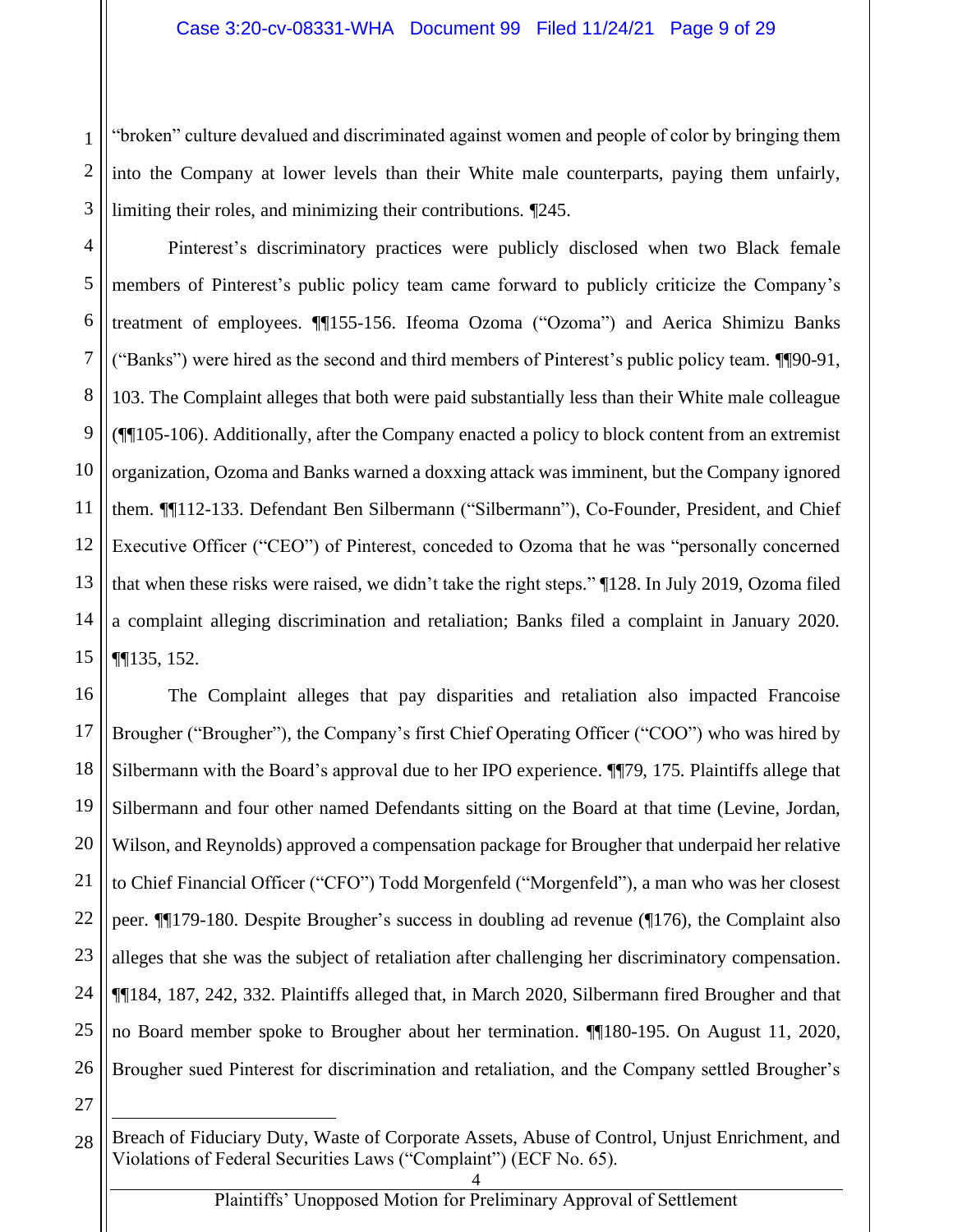1 lawsuit within months. ¶232.

2 3 4 5 6 7 8 Plaintiffs allege that the Board knew of these discriminatory and retaliatory practices, including because a majority of the Director Defendants approved Brougher's discriminatory compensation package, witnessed her exclusion from Board meetings, and knew of her termination. ¶179. Further, Plaintiffs allege that Board committees received information revealing the matters at issue in this derivative action but did not address those problems. ¶¶259, 266-267. Plaintiffs allege that the Board's failure to monitor and intervene in the face of known illegal conduct and to ensure that adequate systems were in place to prevent discrimination and protect employees from retaliation damaged the Company and was in breach of their fiduciary duties. Plaintiffs further allege that the failure to accurately describe the Board's governance procedures and the termination of Brougher in the Company's 2020 Proxy Statement violated Section 14(a) of the Securities Exchange Act of 1934.

#### **B. Procedural History**

Prior to filing a lawsuit, each plaintiff served a books-and-records demand on the Company pursuant to Section 220 and received and reviewed relevant documents. Early briefing occurred to consolidate the *ERSRI*, *Toronto*, and *Bushansky* cases and establish an interim leadership structure for those plaintiffs and their counsel. *See* ECF Nos. 18, 28, 33, 38, 39, 40, 41, 43, 46, 49. The consolidated Complaint was filed on February 26, 2021. ECF No. 54. Defendants filed a motion to dismiss and request for judicial notice of documents in support of that motion on April 22, 2021. ECF Nos. 69-72. ERSRI, Toronto, and Bushansky opposed those motions on May 27, 2021. ECF Nos. 73-74. Defendants' reply in support of those motions and oral argument was stayed pending mediation, and on June 1, 2021, the parties were referred by this Court to the Northern District's ADR program under the auspices of Magistrate Judge Spero, acting as Special Master. ECF No. 76.

On July 14, 2021, plaintiff Howard Petretta filed a related action in this Court, No. 3:21 cv-05385-SK, which was consolidated on October 6, 2021. *Id.*, Clerk Entry on Oct. 6, 2021.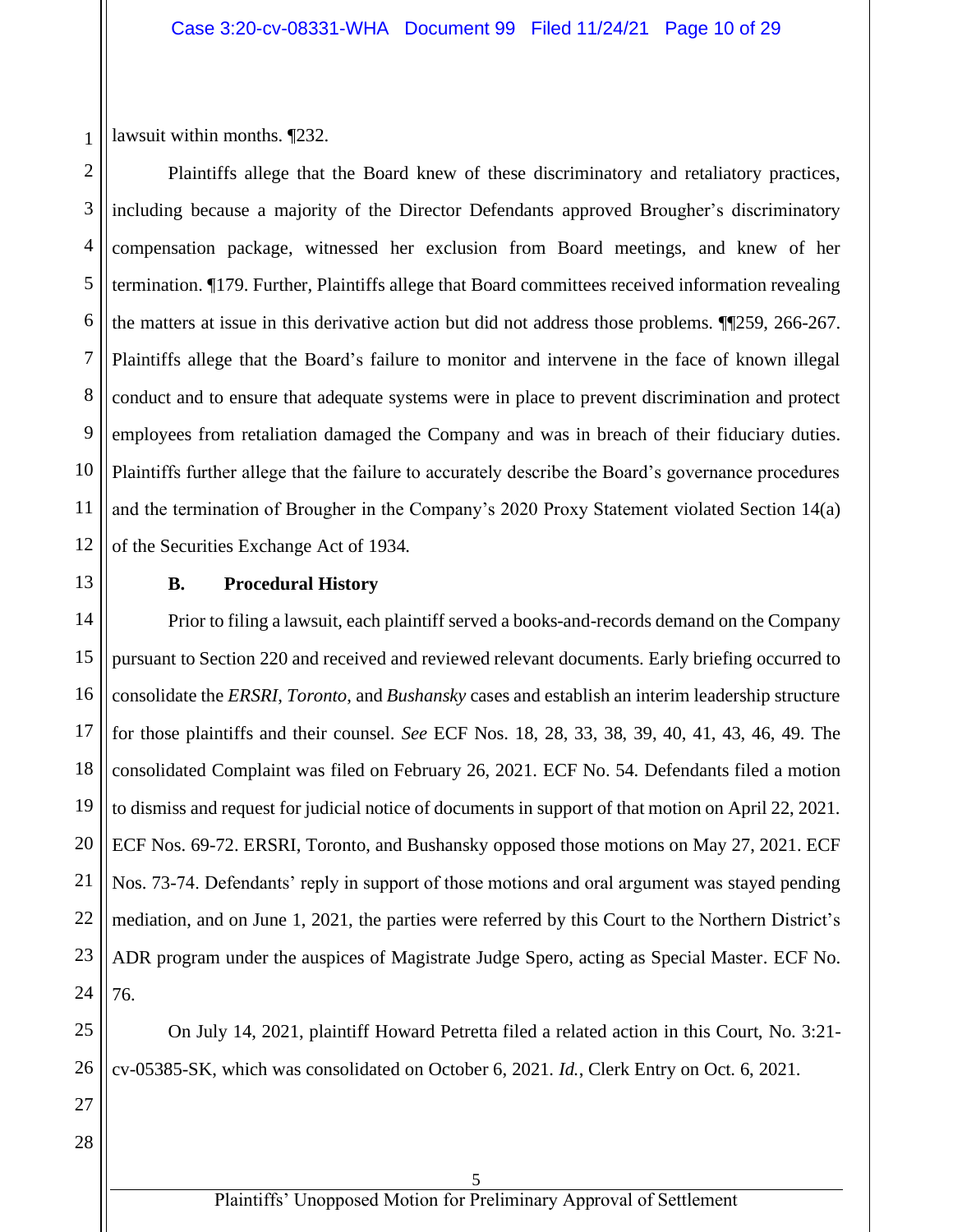1

10

11

12

13

14

15

21

#### **III. SETTLEMENT DISCUSSIONS AND TERMS**

2 3 4 5 6 7 8 9 The Court appointed Judge Spero to act as Special Master and oversee the parties' efforts to resolve this action. Plaintiffs participated in formal mediation conferences before Judge Spero on June 28, 2021, and September 13, 2021. Prior to those conferences, Plaintiffs provided to Judge Spero detailed mediation statements addressing liability and damages. In between the conferences, the parties exchanged numerous demands and counter-offers for resolution of the action, met in working groups dozens of times, spoke with Judge Spero both separately and collectively (including on October 4, 2021), and met with counsel for the Special Committee. These efforts allowed the parties to reach agreement on numerous, but not all, terms of settlement. When the parties could not reach agreement on those remaining terms, Judge Spero issued a mediator's recommendation, which the parties accepted.

At no point have the parties discussed attorney's fees.

The agreed-upon Settlement includes expansive corporate governance reforms, reaching all levels of the Company. The Reforms are reflected in full in Exhibit A to the Stipulation, attached as Renne Declaration, Exhibit 1. Particularly significant Reforms include the following:

16 17 18 19 20 22 23 *Release of Non-Disclosure Agreements*: Through the Settlement, Plaintiffs obtained Pinterest's agreement to not enforce non-disclosure agreements for individuals who made claims of race or gender discrimination, permitting those individuals to discuss the underlying circumstances and reporting process. *Id.* at (IV)(1). This reform is responsive to a principal concern raised by Ms. Ozoma and Ms. Banks, who first brought the problems at Pinterest to light, and is a significant transparency measure that will allow current and former employees to tell their stories without fear of legal consequence and ensure shareholders that prior misconduct has not been hidden through concealment measures.

24 25 26 27 28 *Board Oversight*: A central premise of this case is that Pinterest's Board abdicated its oversight responsibilities and tacitly endorsed illegal discrimination and retaliation at the Company. The Settlement includes multiple terms to significantly enhance the Board's access to information and oversight of these key issues, including a Board member serving as co-sponsor in DEI work at Pinterest along with the CEO, thereby providing the Board with direct insight into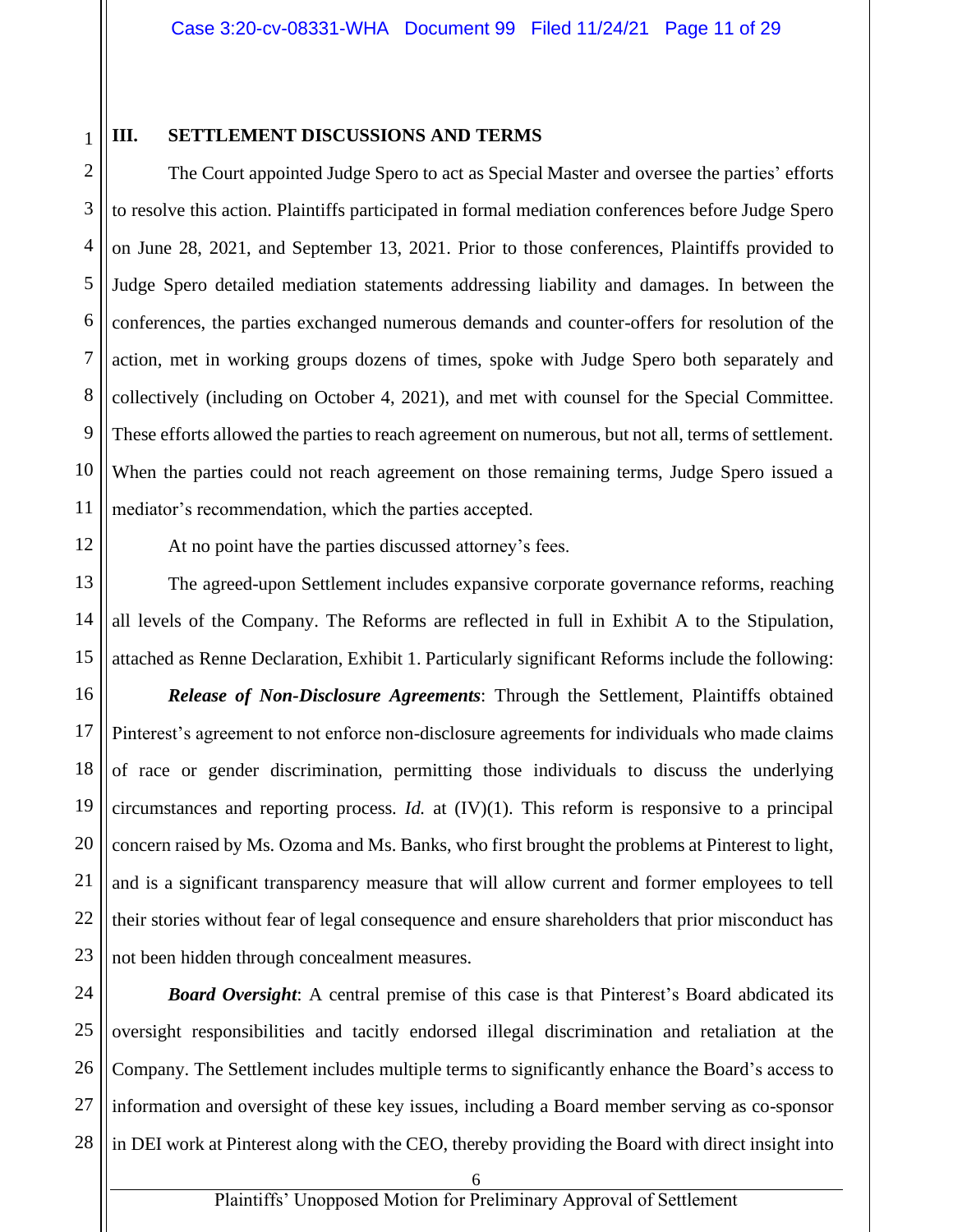1 2 the status of the work, progress, and challenges; the Talent Development and Compensation Committee ("TDCC") overseeing coaching of the Executive Team on promoting a respectful and inclusive workplace by RHR International — an outside organization jointly selected by Plaintiffs and Defendants; and the Board or a committee overseeing and conducting due diligence related to any departure of a member of the Executive Leadership Team. Renne Decl., Exhibit 1 (Stipulation), Exhibit A at  $(II)(1)$ ,  $(II)(2)$ ,  $(II)(4)$ .

The Reforms also require Pinterest's Internal Audit function to evaluate progress on the implementation of measurable DEI reforms, with audit reports presented to the Board's Audit Committee on a periodic basis as the audits progress and summary to the full Board on an annual basis. *Id.* at (II)(6). This is the first settlement of its kind to make DEI an audited function, recognizing the importance and potential risk of the issue if not rigorously monitored.

Additionally, to ensure that the Board is receiving accurate and candid information, the Reforms require that the Global Head of Inclusion & Diversity and Chief People Officer to communicate directly with the TDCC in sessions that the CEO does not attend to discuss Pinterest's progress on DEI goals, impediments to achieving those goals, and whether members of Pinterest's Executive Leadership Team have served as champions of DEI work or impediments to their work. *Id.* at (II)(3). The TDCC will also receive at least twice-annual reports from Pinterest's outside Ombuds Office. *Id.* at (III)(1).

*Pay Equity and Transparency*: The Reforms include measures to evaluate pay equity and transparency surrounding those results. These, too, were key issues identified in the Complaint. First, Pinterest will conduct audits for pay equity across gender and racial categories every other year, and take any steps needed to maintain this equity. This audit will examine ratings, promotion, and compensation. Pinterest will use Secretariat Economists (an outside organization jointly selected by Plaintiffs and Defendants) to perform the review and be guided by the audit information in deciding what, if any, corrective action to take. *Id.* at (XIII)(1).

Second, to give employees clearer insight into their compensation compared to other employees in similar roles, current employees will have electronic access to the company organization chart, and to job level information for employees throughout the Company.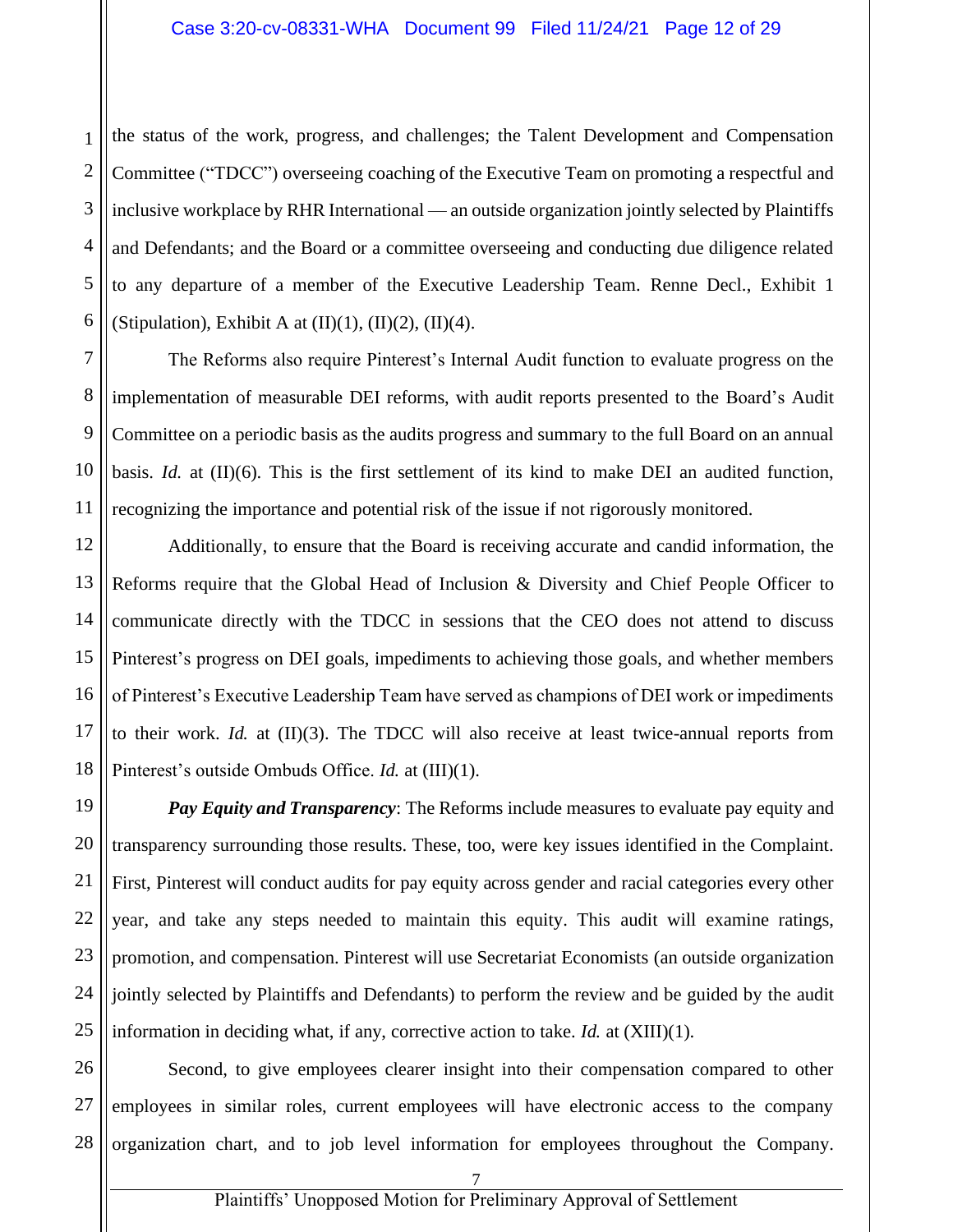1 Employees will also have access to compensation ranges for all levels within their job family. *Id.* at (XIII)(9). So that shareholders have visibility into the Company's progress on pay equity, Pinterest's diversity report will describe progress made in implementation of pay equity, as well as DEI goals. *Id.* at (IV)(2).

*Executive Accountability for DEI Culture and Business Goals*: To ensure that executives are making meaningful and measurable progress, the Reforms require each member of the Executive Leadership Team to develop DEI goals with respect to (1) people/culture and (2) DEIrelated business initiatives. So that those goals reflect best practices, the executives will develop them in consultation with the Chief People Officer and the Global Head of Inclusion & Diversity. Each member of the Executive Leadership Team will revisit her initiatives and efforts on a yearly basis and amend them as needed. *Id.* at (VI)(1). Additionally, Pinterest will strengthen its process for including DEI people/culture and DEI business initiatives and efforts in every manager's performance evaluation. Annual evaluations will assess managers' progress in creating an inclusive workplace culture, with each manager's evaluation including the manager's reflection upon their own efforts. *Id.* at (VI)(3).

*Inclusive Product Program*: To truly embrace DEI as a component of workplace culture that attracts and retains employees, companies also must adopt DEI goals in their business model. Pinterest is making this commitment by fostering an Inclusive Product Program ("IPP") to promote diversity and inclusion in its content and by exploring opportunities to build a more inclusive product by applying diverse data. At least twenty different Pinterest employees from across the Company will contribute to and be considered part of the Inclusive Product Team, which will be tasked with identifying a pipeline of project opportunities for using Pinterest to promote diversity and inclusion. *Id.*, Appendix C, §§4-6.

The Head of Inclusive Product will meet at least annually with the Inclusion Advisory Council and executives regarding product inclusion initiatives. She also will inform the TDCC about the Inclusive Product Team's efforts and initiatives. *Id.*, Appendix C, §§7, 8, 13. Two paid internships or apprenticeships will be offered every year to individuals from backgrounds traditionally underrepresented in technology; recruitment for these positions will take place at,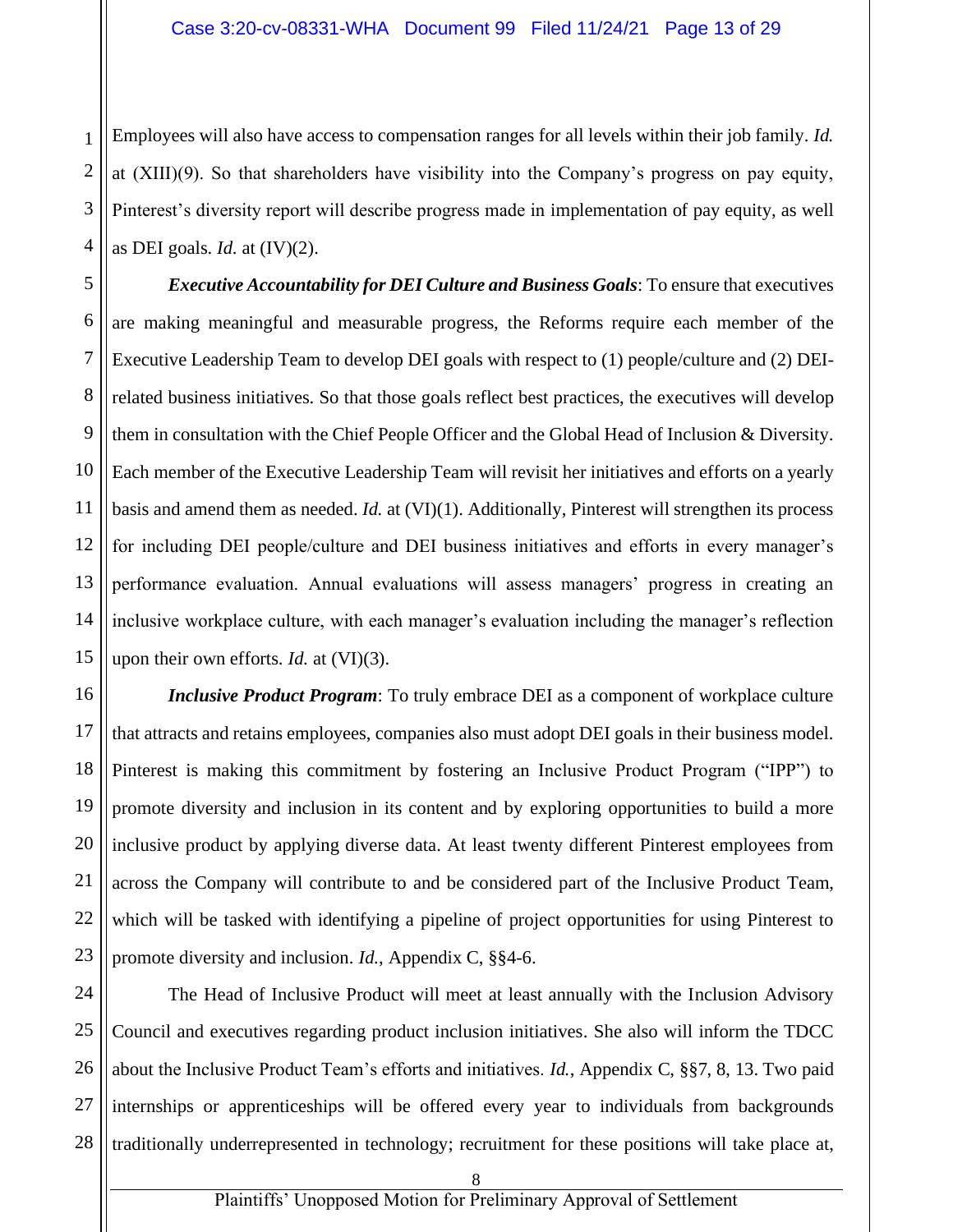1 2 3 4 5 for example, Historically Black Colleges and Universities and Hispanic-Serving Institutions. *Id.*, Appendix C, §12. The Company's commitment in the Reforms to reflect the diversity of its customer base will benefit Pinterest and its users. This is the first derivative settlement of its kind that incorporates terms focused on DEI goals tied to the company's *business* and not just its workplace ecosystem.

*Making Hiring Processes More Equitable*: The Reforms include a number of changes to make workplace policies and procedures more equitable, particularly with respect to the recruiting and hiring processes. The Company will ensure that the interview and post-interview evaluation process is standardized across candidates interviewing for equivalent positions with the aim of reducing the risk of bias in the interview process. *Id.* at (XIII)(4). Additionally, any individual participating in an interview process must first complete training on inclusive hiring practices, including on the different forms of bias that might impact the hiring process and, to the extent practicable, the Company will include diverse employees in the panels that interview job candidates. *Id.* at (XIII)(5). Finally, the Reforms update Pinterest's Diverse Slate Policy to ensure that if a business unit is failing to regularly interview a diverse slate of candidates, the head of that organization is required to work with the Chief People Officer and Chief Diversity Officer to evaluate whether improvements need to be made to its recruiting process. *Id.* at (XIII)(6). Together, these measures will encourage the Company to fairly measure candidates against one another, thus increasing the likelihood that women and people of color will be successful in the hiring process.

28 *Improve Employee Safety*: The Company's attention to doxxing, which posed both online and potentially real-life threat to the safety of Pinterest employees, is another aspect of the Reforms arising from allegations in the Complaint. Among other things, the Reforms update the Company's policies to expressly prohibit doxxing. In the event of a possible doxxing incident, the Reforms provide that the Company's response shall include, where appropriate, utilizing an internal escalation and alert protocol, offering employees targeted by doxxing attacks online presence curation services, and using a specialized third-party vendor to help remove the abusive content, where feasible. The Company will also consider whether a public statement of support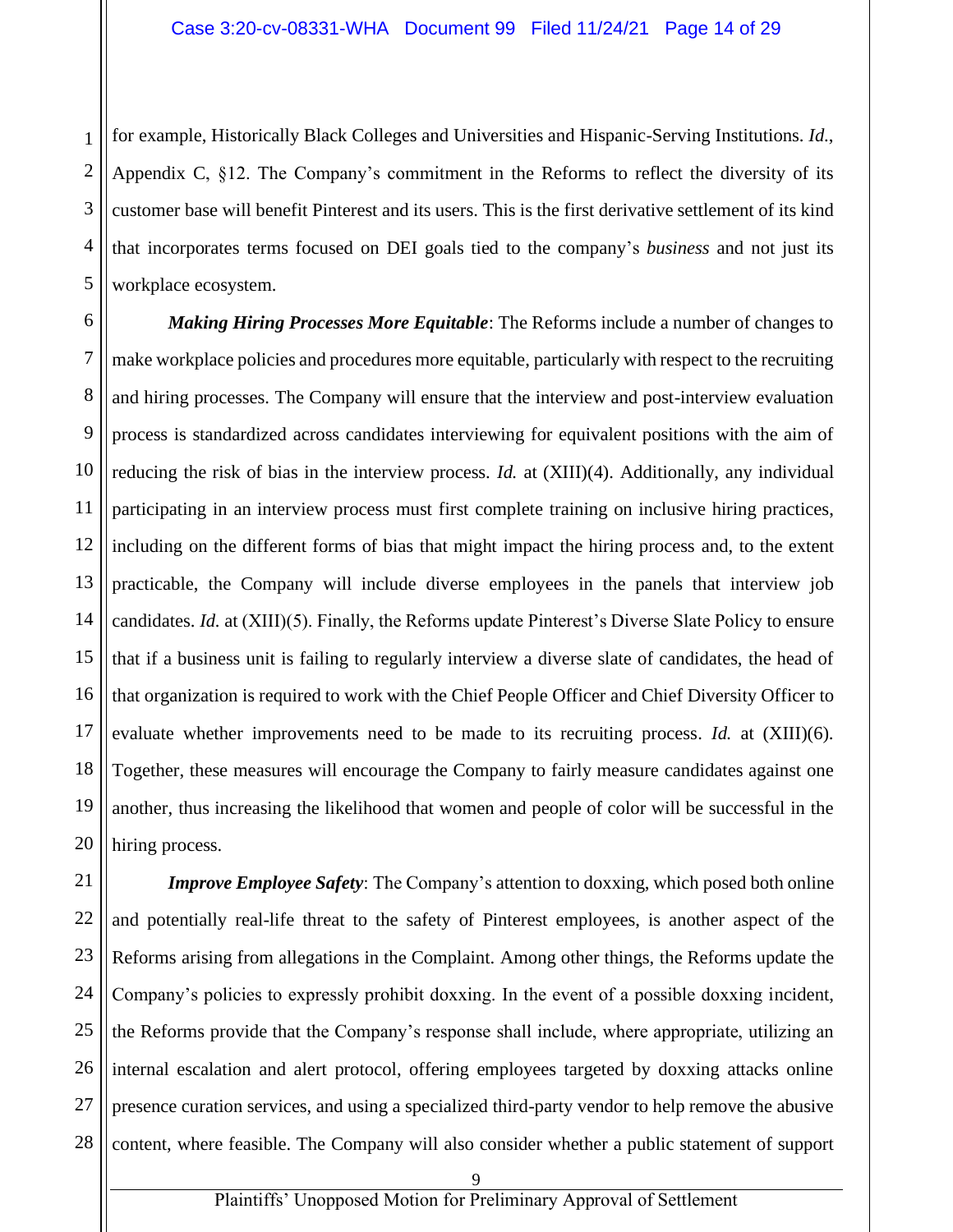1 is appropriate (with the targeted employee's consent). *Id.* at (X)(1).

2 3 4 5 6 7 8 *Funding Commitment*: These Reforms are directly responsive to the issues raised by this litigation and are backed up by Pinterest's \$50 million funding commitment to the creation, implementation, and maintenance of the Reforms to be expended over a period of up to ten years. The substantial funding being dedicated to the Reforms and the long-term nature of the commitment demonstrate the intent of the Settlement to effect far-reaching and enduring positive changes that will make Pinterest more diverse, equitable, and inclusive both as a company and as a product.

9

#### **IV. THE SETTLEMENT IS FAIR, REASONABLE, AND ADEQUATE**

### 10

#### **A. The Standards for Approval of Derivative Settlements**

11 12 13 14 15 16 17 18 Under Rule 23.1(c) of the Federal Rules of Civil Procedure, "[a] derivative action may be settled … only with the court's approval." There is "a strong judicial policy" that favors settlement in complex cases, such as derivative litigation, which is "notably difficult and unpredictable." *See In re Hewlett-Packard Co. S'holder Deriv. Litig.,* 716 F. Appx. 603, 605 (9th Cir. 2017); *see also In re Pac. Enters. Sec. Litig*., 47 F.3d 373, 378 (9th Cir. 1995); *In re NVIDIA Corp. Deriv. Litig.*, No. C-06-06110-SBA (JCS), 2008 WL 5382544, at \*2 (N.D. Cal. Dec. 22, 2008) ("Because shareholder derivative actions are notoriously difficult and unpredictable … settlements are favored.").

19 20 21 22 23 24 25 26 27 In assessing whether to approve a derivative action settlement, courts consider whether the settlement is "fair, reasonable and adequate," *Officers for Just. v. Civil Serv. Comm'n*, 688 F.2d 615, 625 (9th Cir. 1982); *accord Hanlon v. Chrysler Corp*., 150 F.3d 1011, 1027 (9th Cir. 1998), in light of: "the strength of the plaintiffs' case, the risk, expense, complexity, and likely duration of further litigation, the amount offered in settlement, the stage of the proceedings, the experience and views of counsel, and the reaction of class members to the proposed settlement." *Hewlett-Packard*, 716 F. Appx. at 605; *see also Pac. Enters.*, 47 F.3d at 377; *Lloyd v. Gupta*, 2016 U.S. Dist. LEXIS 96166, at \*16 (N.D. Cal. July 22, 2016). Here, those factors all support preliminary approval of the Settlement.

28

On a motion for preliminary approval, the Court assesses whether "the settlement of the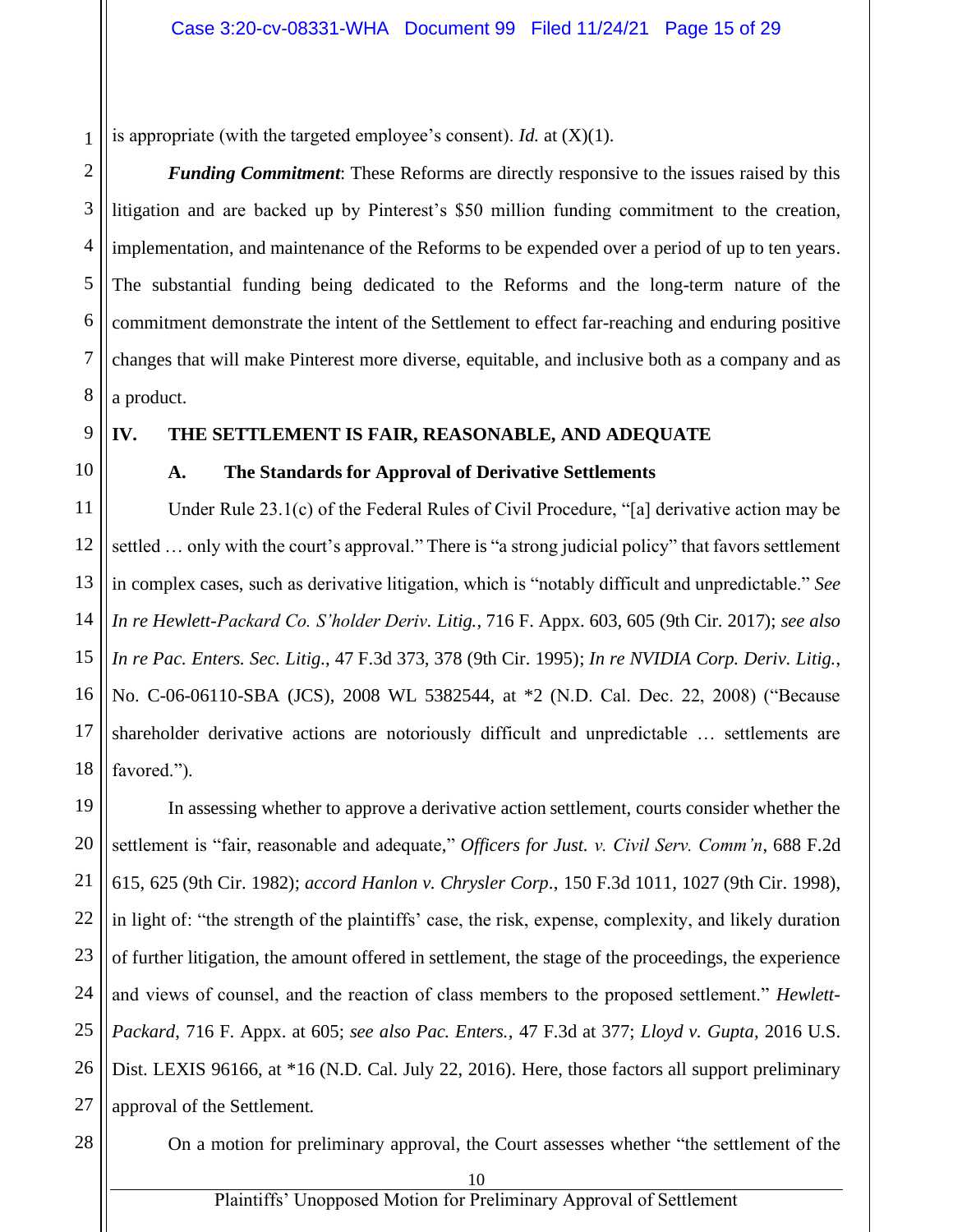1 2 claims on the agreed upon terms is within the range of possible approval." *NVIDIA*, 2008 WL 5382544, at \*2. "[I]n the context of a derivative action settled on behalf of the class of all shareholders, this requires consideration, in particular, of whether the settlement is the result of arm's-length negotiations in which plaintiffs' counsel has effectively represented the interest of the shareholder class, and whether the substantive terms of the settlement are in the interests of the Company and its shareholders relative to the likely rewards of litigation." *Lloyd*, 2016 U.S. Dist. LEXIS 96166, at \*11.

#### **B. The Relevant Factors Strongly Support Preliminary Approval**

#### **1. The Settlement Was Negotiated at Arm's-Length with the Active Assistance and Oversight of Judge Spero**

As discussed, the Settlement is the result of many months of vigorous, arm's-length negotiations among experienced, well-informed counsel. The negotiations were overseen and facilitated by Judge Spero, who presided over two days of formal mediation and numerous phone calls after being appointed by this Court to serve as Special Master, as well as the informal negotiations and exchange of information by the parties between the formal mediation sessions. The ultimate resolution was the result of a mediator's proposal. The involvement of a Magistrate Judge serving as a mediator is strong evidence of the integrity of the settlement negotiations, as is the parties' acceptance of a mediator's proposal. *See, e.g.*, *In re Apple Inc. Device Performance Litig.*, No. 5:18-md-02827-EJD, 2021 WL 1022867, at \*10 (N.D. Cal. Mar. 17, 2021) (highlighting that the settlement was reached "only after extensive arm's-length negotiations between experienced counsel, including several in-person mediation sessions and additional negotiations facilitated by [the mediator]" and noting that the fact that the settlement was based upon the mediator's proposal "demonstrates non-collusive conduct"); *Garcia v. Schlumberger Lift Solutions*, No. 1:18-cv-01261-DAD JLT, 2020 WL 6886383, at \*13 (E.D. Cal. Nov. 23, 2020) ("The Court notes that the settlement was achieved after a mediation. Moreover, the parties chose to accept the mediator's proposal, meaning this settlement was one that the third-party mediator proposed, rather than an amount determined through the negotiations of the parties… This suggests the lack of collusion between the negotiating parties."); *Hefler v. Wells Fargo & Co.*, No. 16-cv-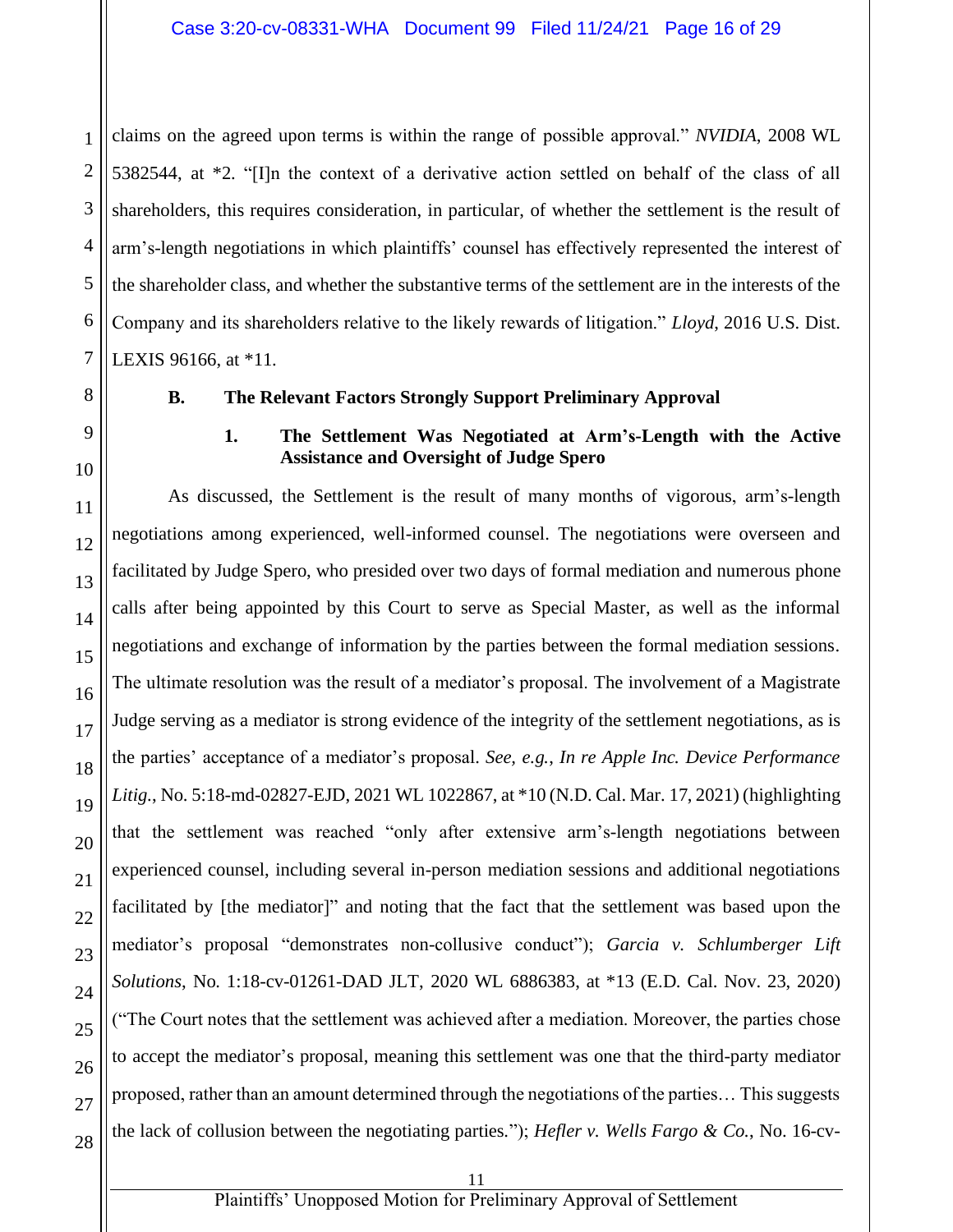1 2 3 4 5 6 7 8 05479-JST, 2018 WL 4207245, at \*9 (N.D. Cal. Sept. 4, 2018) ("[I]n light of the fact that the Settlement was reached after the parties engaged in motion practice and participated in multiple days of formal mediation, the Court concludes that the negotiations and agreement were noncollusive."); *Ebarle v. Lifelock, Inc.*, 2016 U.S. Dist. LEXIS 6698, at \*18 (N.D. Cal. Jan. 20, 2016) (holding that acceptance of a mediator's proposal following mediation sessions "strongly suggests the absence of collusion or bad faith"); *Satchell v. Fed. Express Corp*., No. C03-2659 SI, 2007 WL 1114010, at  $*4$  (N.D. Cal. Apr. 13, 2007) (granting preliminary approval and holding that "[t]he assistance of an experienced mediator in the settlement process confirms that the settlement is non-collusive").

#### **2. The Settlement Was Negotiated After Substantial Investigation by Counsel with Extensive Experience in Complex Derivative Litigation as well as Employment Discrimination Litigation**

Plaintiffs' counsel has determined that the Settlement confers significant benefits on Pinterest and that it is fair, reasonable, and in the best interests of Pinterest and its shareholders. Plaintiffs' counsel reached this conclusion after reviewing and analyzing data from many other sources specific to this matter, including, but not limited to: (1) Pinterest's public filings with the SEC, press releases, announcements, transcripts of investor conference calls, and news articles; and (2) securities analyst, business, and financial media reports about Pinterest. Plaintiffs' counsel have also (1) researched the applicable law with respect to the claims asserted (or which could be asserted) in the stockholder derivative actions and the potential defenses thereto; (2) researched, drafted, and filed complaints and sent inspection demands; (3) interviewed former employees; (4) reviewed documents produced in response to Section 220 demands; (5) consulted with two leading experts on workplace DEI and anti-discrimination, Professor Lori Nishiura Mackenzie of Stanford Graduate School of Business and Professor Joanna L. Grossman of SMU Dedman School of Law; (6) prepared detailed mediation statements; (7) reviewed documents and information provided in advance of the mediation sessions and during settlement negotiations, including by counsel to the Special Committee, which made a presentation to Plaintiffs' counsel of the Special Committee's investigation process and findings; (8) participated in settlement conferences held via Zoom on June 28, 2021, and September 13, 2021; and (9) engaged in months-long settlement discussions

Plaintiffs' Unopposed Motion for Preliminary Approval of Settlement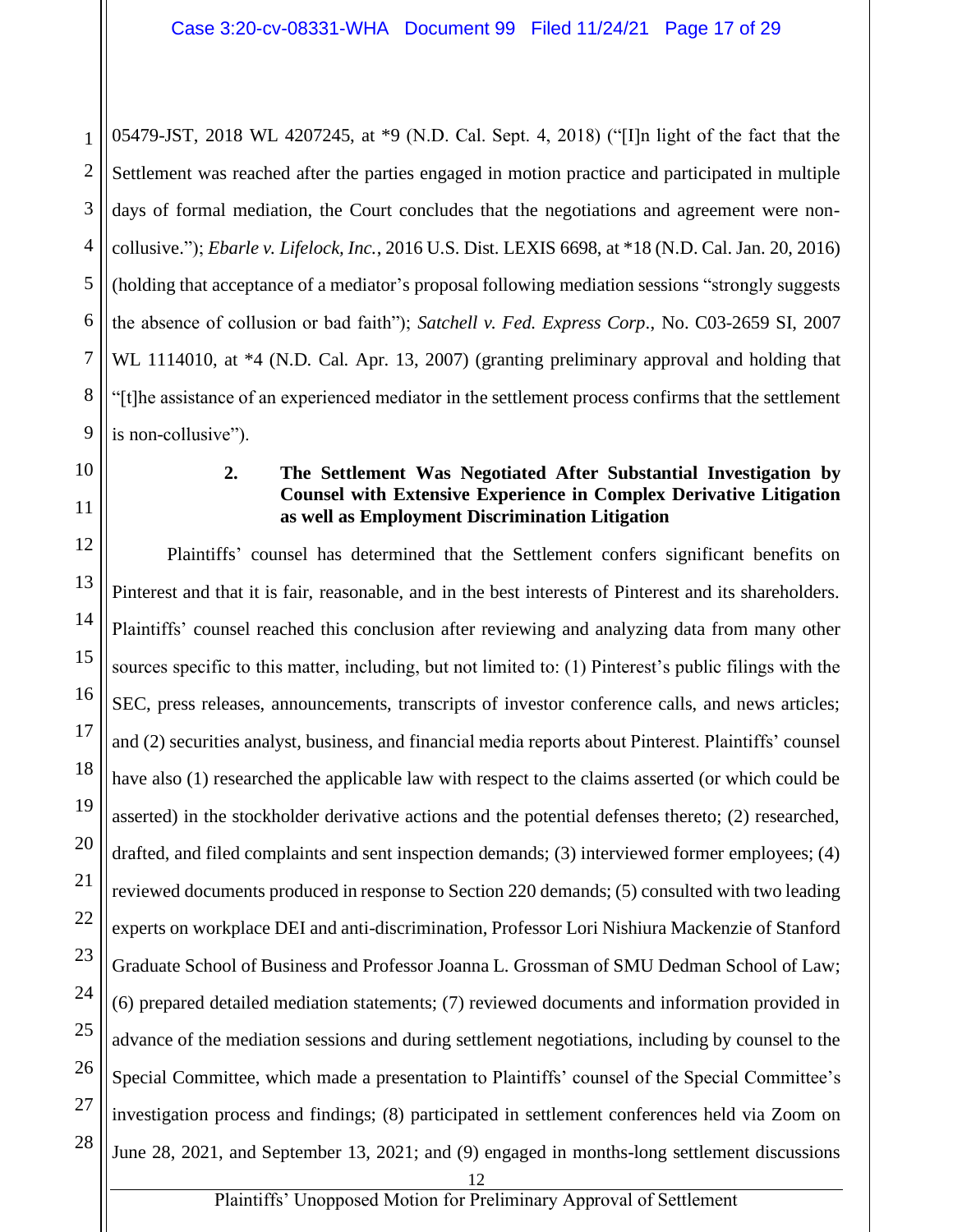1 with Defendants' counsel. Thus, Plaintiffs' counsel was able to fully assess the strengths and weaknesses of the claims asserted in the action.

Further, the arm's-length negotiations of the Settlement were conducted on both sides by highly qualified counsel experienced in shareholder derivative litigation and civil rights litigation. As set forth below, Renne Public Law Group (the Interim Liaison Counsel), Cohen Milstein (the Interim Lead Counsel), and WeissLaw and Bottini & Bottini (the Interim Executive Committee Counsel) have extensive experience in shareholder derivative litigation and civil rights litigation.

Interim Liaison Counsel Louise Renne, founding partner of Renne Public Law Group, is a renowned civil rights litigator, having served for sixteen years (1986–2001) as the City Attorney for the City and County of San Francisco. In her role as City Attorney, she was responsible for instituting an active affirmative litigation practice resulting in a number of high-profile cases including successful litigation against the Olympic Club alleging discrimination against women and persons of color in its membership practices, among other lawsuits advancing the public interest.

Interim Lead Counsel Cohen Milstein is one of the nation's largest plaintiffs' law firms and has successfully prosecuted scores of securities, financial fraud, and derivative lawsuits, including precedent-setting shareholder derivative actions involving allegations of harassment and discrimination. For example, in the *In Re Wynn Resorts, Ltd. Derivative Litigation*, Case No. A-18-769630-B (Nev. Dist. Ct. Clark Cnty.), Ms. Reiser and Laura Posner (counsel in this matter for Cohen Milstein) secured the first – and, to date, only – demand futility ruling that board members faced a substantial likelihood of liability for being complicit in allowing a CEO to sexually harass employees. The case ultimately settled for monetary relief and substantial governance reforms. Cohen Milstein and Bottini & Bottini also recently served as court-appointed Co-Lead Counsel in *In re Alphabet Inc. S'holder Derivative Litigation*, Lead Case No. 19CV341522 (Cal. Super. Ct., Cnty. of Santa Clara), which resulted in a settlement that eliminated the use of mandatory arbitration in cases alleging sexual harassment and discrimination, established a DEI Council, and made a major financial commitment over ten years for workplace initiatives designed to eliminate sexual harassment and discrimination. Ms. Renne and Mr. Weiss served on the Executive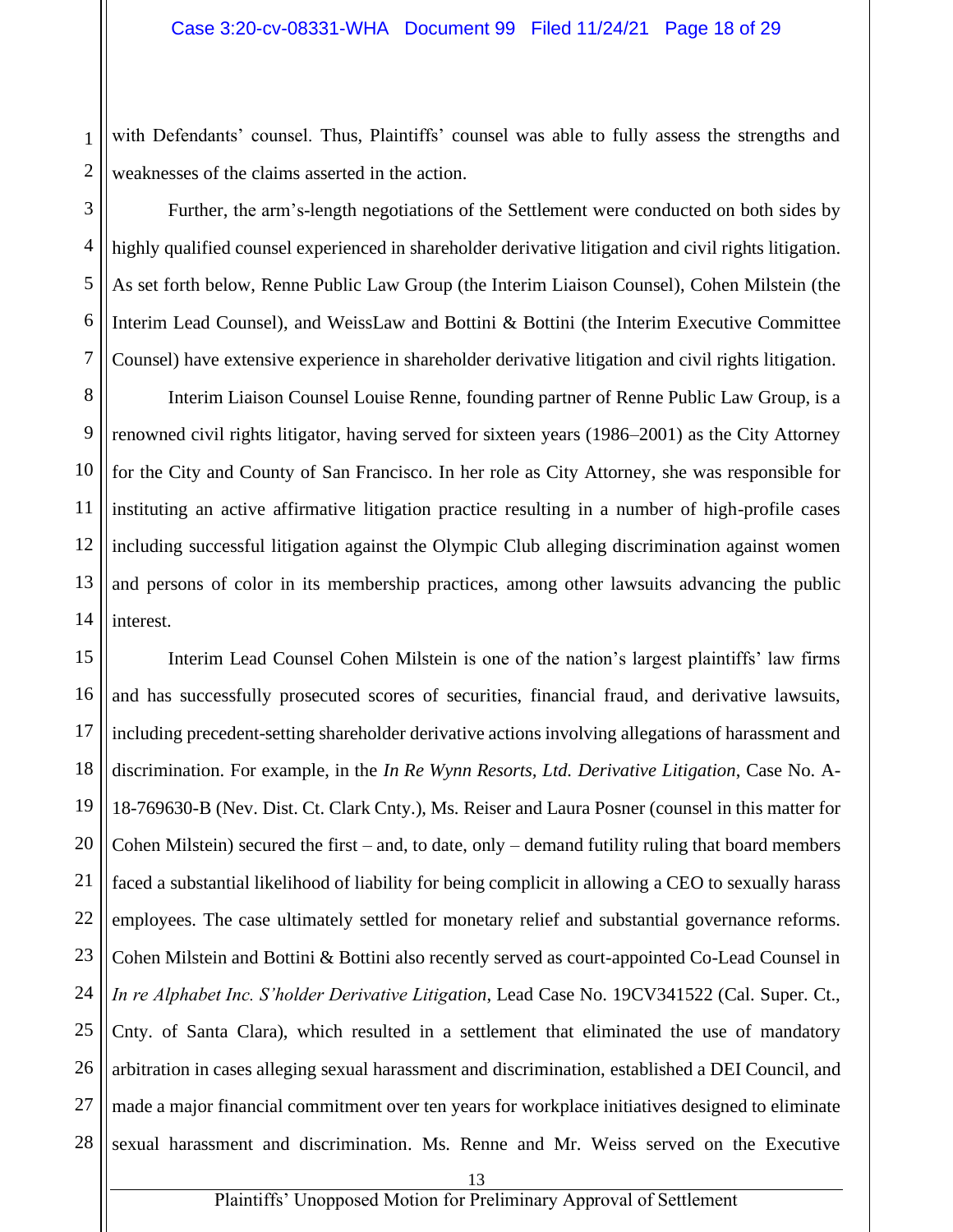1 2 3 4 Committee in the case. In addition, Ms. Reiser and Ms. Posner as Counsel for the Oregon Attorney General recently secured a settlement in a derivative case on behalf of L Brands, resolving allegations that L Brands' officers and directors breached their fiduciary duties by maintaining ties with alleged sex offender and pedophile Jeffrey Epstein and fostering a culture of discrimination and misogyny at the company. The settlement strengthened Board governance and oversight, established DEI Councils, and revamped internal policies. Preliminary approval of that settlement has been granted. *Rudi v. Wexner, et al.*, Case No. 2:20-cv-03068-MHW-EPD (S.D. Oh. Aug. 25, 2021).

Likewise, Interim Executive Committee Counsel WeissLaw and Bottini & Bottini both have a track record of significant success in derivative and representative litigation.

Accordingly, Plaintiffs' Counsel are well-suited to assess the merits of this case and the Settlement relative to the risks of continued litigation. Additionally, Defendants are represented by a highly regarded, experienced defense firm, which ensures that Pinterest and the Individual Defendants were well-advised and knowledgeable about the strengths and weaknesses of their defenses and could act in a well-informed manner as well.

Counsel for each of the parties has carefully weighed the terms of the proposed Settlement and considered its adequacy and fairness in light of the relevant litigation risks and have determined that the Settlement is in the best interests of their respective clients. This determination weighs strongly in favor of preliminary approval of the proposed Settlement. *See, e.g.*, *Pac. Enters.*, 47 F.3d at 378 ("Parties represented by competent counsel are better positioned than courts to produce a settlement that fairly reflects each party's expected outcome in litigation."); *In re Omnivision Techs., Inc.*, 559 F. Supp. 2d 1036, 1043 (N.D. Cal. 2008) ("The recommendations of plaintiffs' counsel should be given a presumption of reasonableness."); *Rodriquez v. West Publ'g Corp*., 2007 U.S. Dist. LEXIS 74849, at \*\*45-46 (C.D. Cal. Sept. 10, 2007) ("In assessing the adequacy of the terms of a settlement, the trial court is entitled to, and should, rely upon the judgment of experienced counsel for the parties"); *Nat'l Rural Telecomms. Coop v. DIRECTV, Inc.*, 221 F.R.D. 523, 528 (C.D. Cal. 2004) ("Great weight' is accorded to the recommendation of counsel, who are most closely acquainted with the facts of the underlying litigation").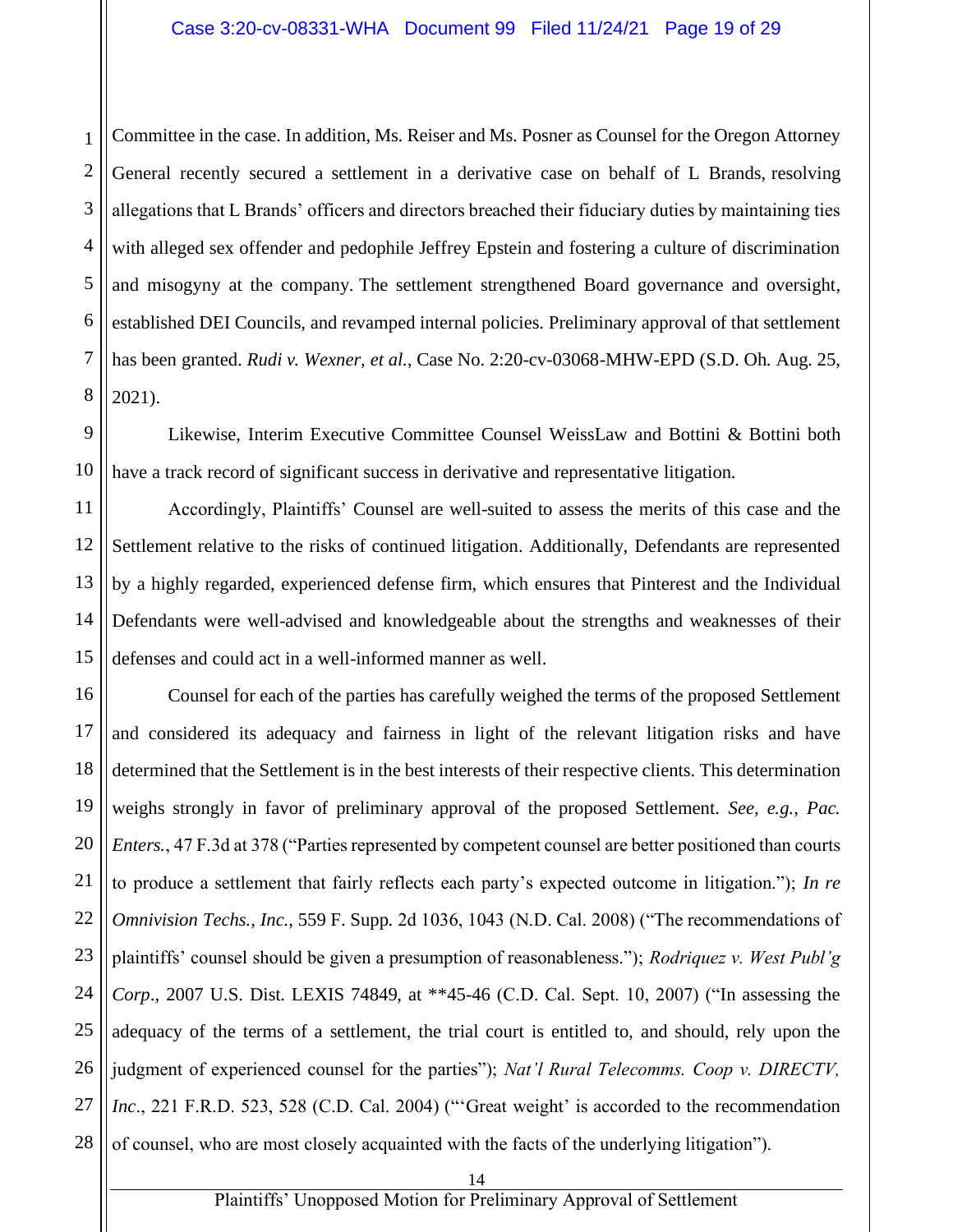1 2 Further, the Settlement is supported by all Plaintiffs, including Interim Lead Plaintiff ERSRI. ERSRI protects and oversees more than \$8.5 billion in Rhode Island public assets, including retirement funds held in trust for hundreds of thousands of Rhode Island teachers, police, firefighters, nurses, and other public employees. ERSRI's General Counsel, Amy Crane, was closely involved in the litigation, including attending formal mediation sessions and meetings with the experts retained in this case. Guided by their counsel's expertise, Plaintiffs believe the Settlement is in the best interests of Pinterest and its current shareholders.

#### **3. The Settlement Confers Substantial Benefits on Pinterest**

"The principal factor to be considered in determining the fairness of a settlement concluding a shareholders' derivative action is the extent of the benefit to be derived from the proposed settlement by the corporation, the real party in interest." *In re OSI Sys., Inc. Deriv. Litig.*, 2017 U.S. Dist. LEXIS 221033, at \*5-6 (C.D. Cal. May 2, 2017); *see also In re Apple Computer, Inc. Deriv. Litig.*, 2008 WL 4820784, at \*2 (N.D. Cal. Nov. 5, 2008).

As the United States Supreme Court has held, "a corporation may receive a substantial benefit" from "corporate therapeutics" that "furnish a benefit to all shareholders," "regardless of whether the benefit is pecuniary in nature." *Mills v. Elec. Auto-Lite Co.*, 396 U.S. 375, 395-96 (1970). Courts widely recognize the substantial economic value of corporate governance and oversight reforms tailored to address the specific oversight and controls lapses that led to or permitted the alleged wrongdoing. *See NVIDIA*, 2008 WL 5382544, at \*3 ("[S]trong corporate governance is fundamental to the economic well-being and success of a corporation. Indeed, [c]ourts have recognized that corporate governance reforms such as those achieved here provide valuable benefits to public companies."); *Cohn v. Nelson*, 375 F. Supp. 2d 844, 853 (E.D. Mo. 2005) ("Courts have recognized that corporate governance reforms such as those achieved here provide valuable benefits to public companies."). In fact, the real, long-term economic value of such reforms can far outweigh any likely monetary recovery. *See Maher v. Zapata Corp.*, 714 F.2d 436, 461 (5th Cir. 1983) ("the effects of the suit on the functioning of the corporation may have a substantially greater economic impact on it, both long- and short-term, than the dollar amount of any likely judgment in its favor."); *Cohn*, 375 F. Supp. 2d at 853 (corporate governance reforms "achieved

Plaintiffs' Unopposed Motion for Preliminary Approval of Settlement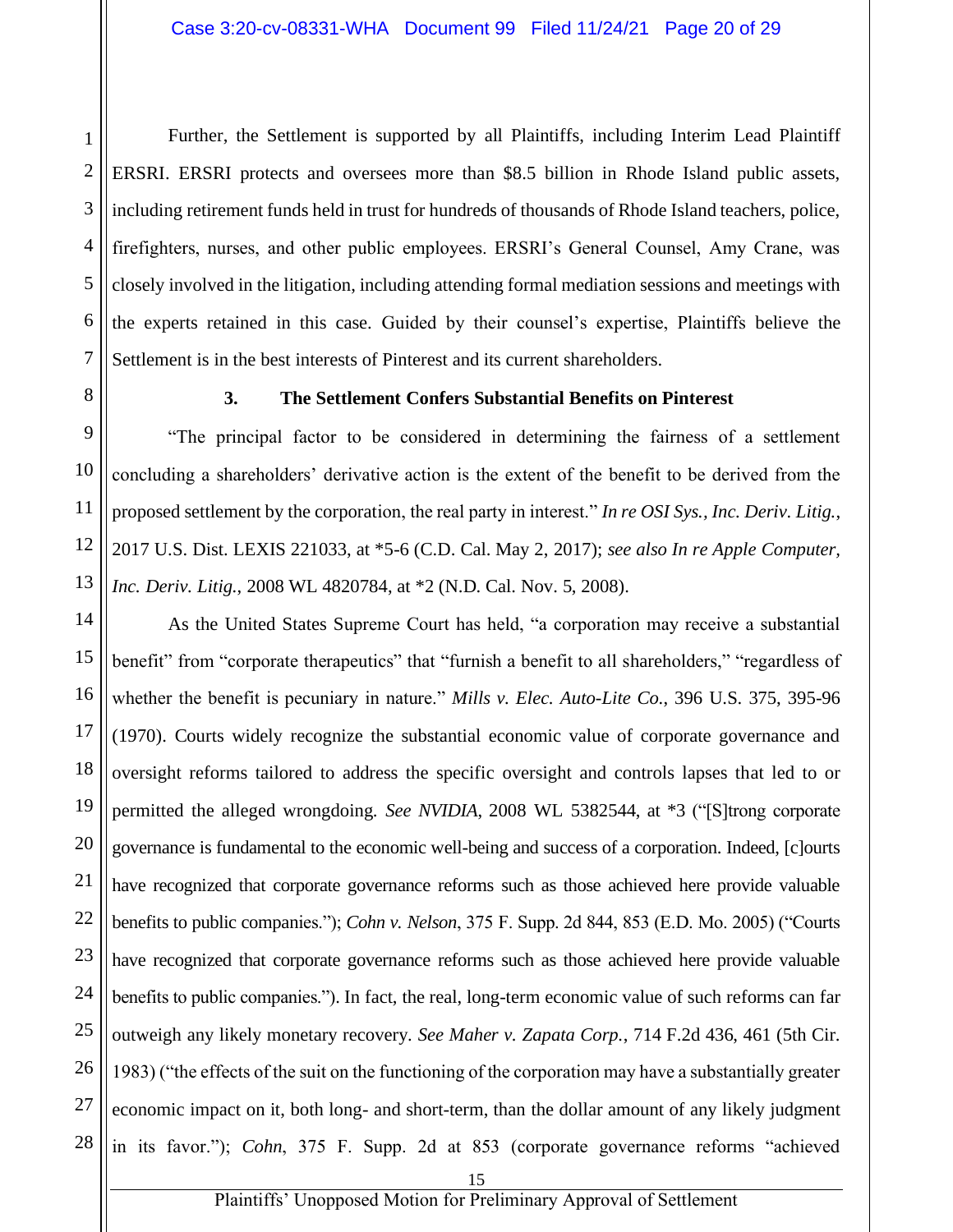1 independently of any monetary benefits … are even more worthwhile").

2 3 4 The proposed Settlement provides comprehensive reforms of Pinterest's DEI policies that reach all of its officers, employees, and directors, reaching even former employees to release them from previously negotiated non-disclosure agreements. The negotiated policy reforms are directly aimed at: preventing discrimination, harassment, and retaliation; improving Pinterest's policies to ensure that they operate in an equitable and fair manner for women and people of color working for the Company; promoting the hiring, progression, and retention of historically underrepresented talent at Pinterest; fostering respectful, equitable, and inclusive workplace cultures; and enhancing internal controls and corporate governance practices so that, among other things, the Board and Company officers may adequately monitor the Company's DEI goals. The Settlement goes a step further in advancing these same goals as business imperatives that matter for Pinterest as a product and for its users.

Furthermore, these Reforms will be funded with a \$50 million commitment by Pinterest over the course of ten years. These commitments confer a substantial benefit on Pinterest and its stockholders. Significantly, Plaintiffs worked closely with two leading experts on workplace DEI and anti-discrimination, Professor Lori Nishiura Mackenzie of Stanford Graduate School of Business and Professor Joanna L. Grossman of SMU Dedman School of Law, to design Reforms that were directly responsive to the allegations in the Complaint, tailored to the specifics of the alleged misconduct, and consistent with best practices and current research on creating equity in corporate culture.

#### **4. The Strength of Plaintiffs' Claims Weighs in Favor of Preliminary Approval**

The law is well established that in evaluating a proposed settlement, "the settlement or fairness hearing is not to be turned into a trial or rehearsal for trial on the merits." *Officers for Just.*, 688 F.2d at 625. "The proposed settlement is not to be judged against a hypothetical or speculative measure of what might have been achieved by the negotiators." *Id.* Plaintiffs believed and continue to believe their claims are strong on the merits. Plaintiffs' in-depth investigation confirmed their belief in the merit of the claims, but also brought into focus the substantial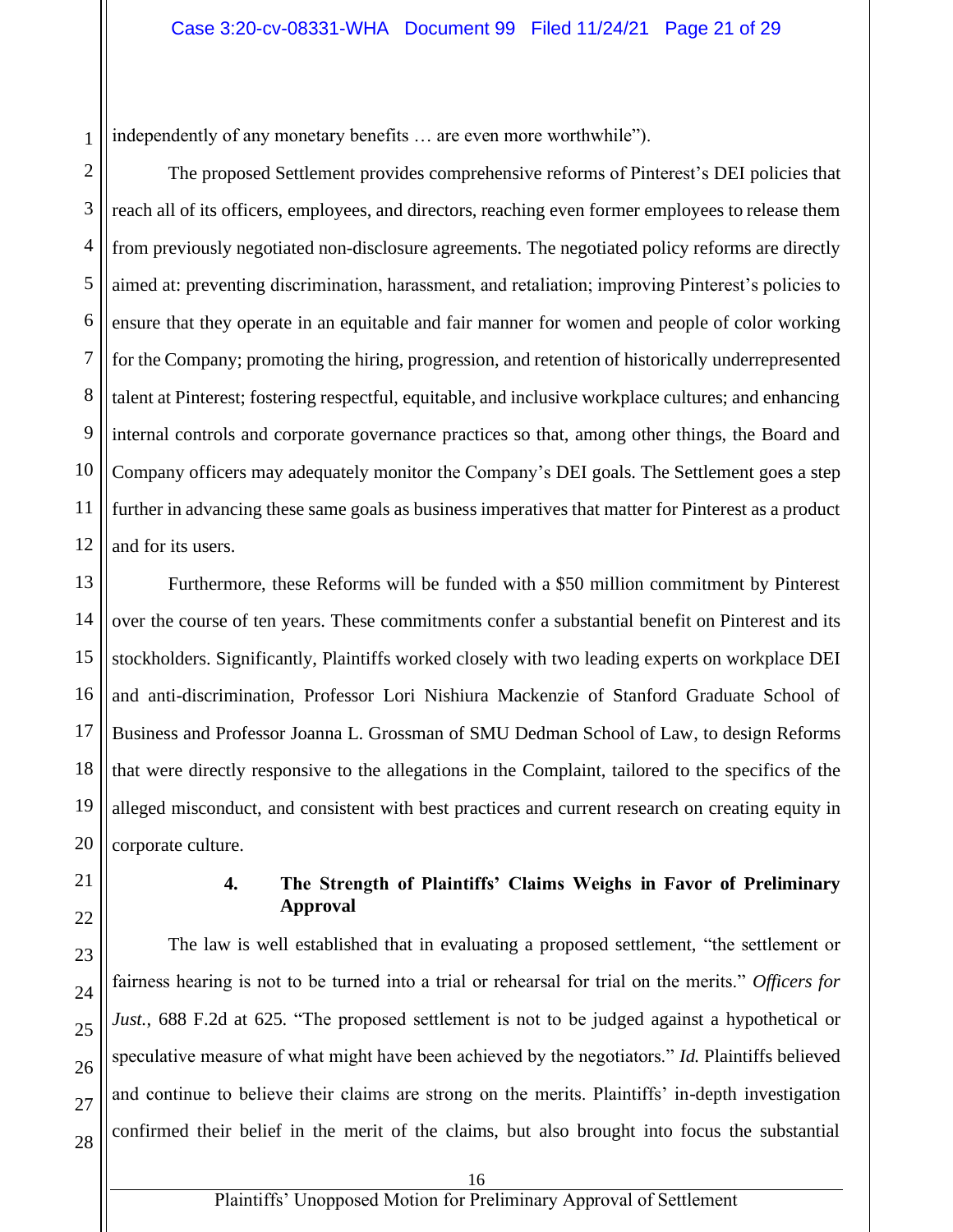1 2 3 4 5 6 7 8 9 10 11 12 complexities, risks, expense, and delay that would be entailed in any attempt to try to improve upon the substantial benefits guaranteed by the Settlement through further litigation. Plaintiffs also recognize that further litigation of the complex issues presented in this action would be accompanied by great cost, delay, and uncertainty for all parties involved, including Pinterest. Moreover, throughout this action, Defendants vigorously defended the claims with the assistance of experienced and well-regarded law firms. Accordingly, as detailed in the next section, Plaintiffs considered the substantial risk, expense, and complexity of prolonged litigation, as well as formidable hurdles to securing and recovering any judgment in Pinterest's favor. In agreeing to settle the case, Plaintiffs and Plaintiffs' counsel seriously considered the case's specific risks and circumstances, including the high and difficult burden of proving the Individual Defendants' breaches of fiduciary duty and violations of federal proxy laws under applicable law and the evidentiary challenge posed by this action.

13

14

15

16

17

18

19

20

21

22

23

#### **5. The Risk, Complexity, Expense, and Likely Duration of the Litigation Favors Settlement**

"In assessing the Settlement, this Court must balance the benefits accorded to [the company] and its stockholders, and the immediacy and certainty of a substantial recovery for them, against the continuing risks of litigation." *See Cohn*, 375 F. Supp. 2d at 855; s*ee also generally Officers for Just.*, 688 F.2d at 624 ("the very essence of a settlement is compromise, 'a yielding of absolutes and an abandoning of highest hopes'").

Plaintiffs faced significant risks and challenges if they litigated the case. First, Plaintiffs would have to overcome Defendants' motions to dismiss by demonstrating the futility of making a demand on the Board through particularized facts demonstrating that the Board faced a substantial likelihood of liability for utterly failing to carry out their duty of oversight. This socalled *Caremark* claim is widely recognized as "possibly the most difficult theory in corporation law upon which a plaintiff might hope to win a judgment." *In re Caremark Int'l. Inc. Deriv. Litig.*, 698 A.2d 959, 967 (Del. Ch. 1996). Creating further risk, to date there is only one decision rejecting a motion to dismiss on the basis of demand futility in the context of a case involving Title VII violations and that case involved sexual harassment, not discrimination, as alleged here. This

28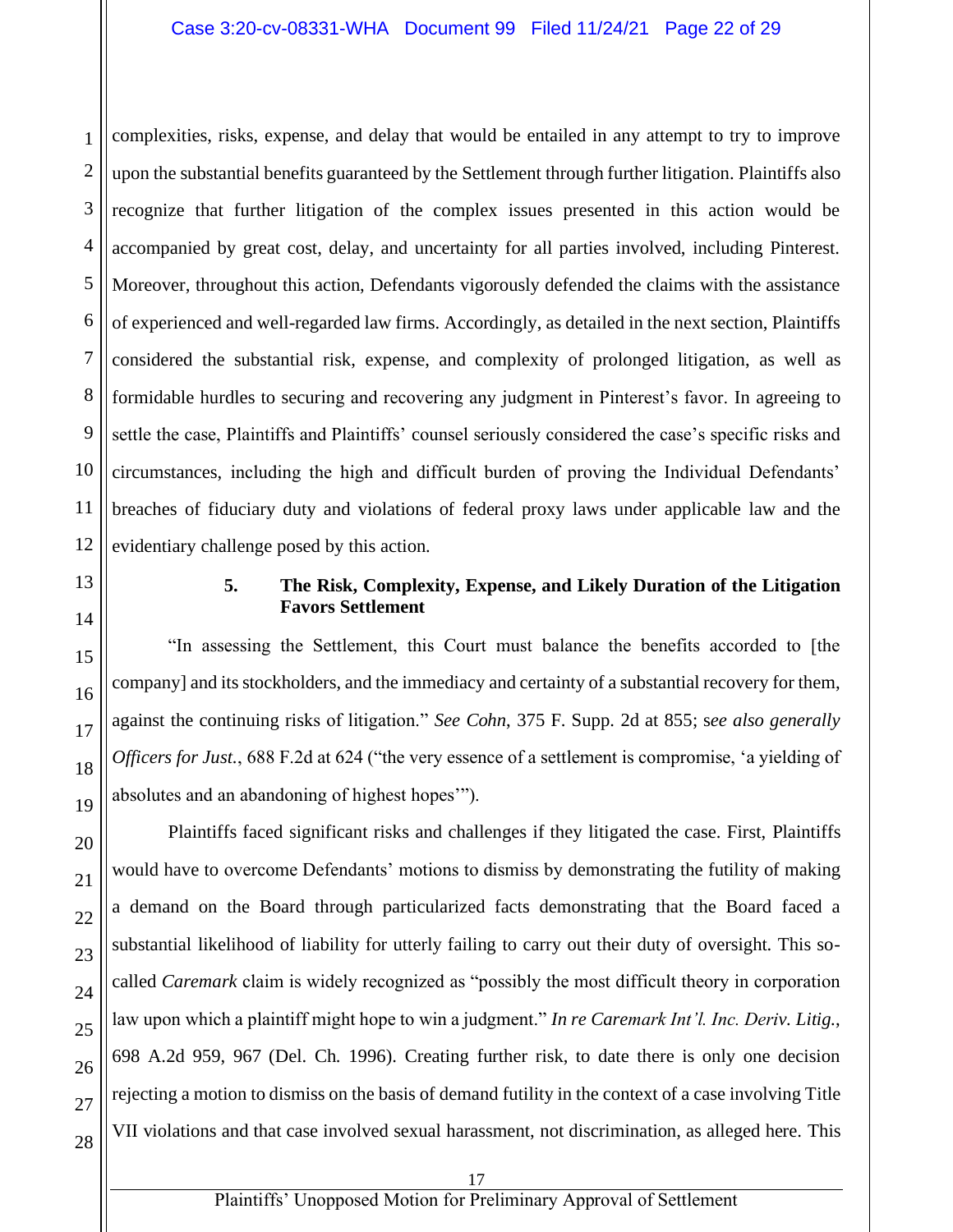case thus presented novel issues in an already challenging area of the law.

2 3 4 5 6 7 8 9 Defendants asserted that Plaintiffs would be unable to show that the Board lacked independence or disinterest and thus demand futility could not be established as to a majority of the Board of Directors. Indeed, Defendants argued that the operative standard for demonstrating a failure of oversight—the utter failure to implement and maintain internal controls—was undermined by the fact that Pinterest had internal control reporting processes and that the Audit Committee monitored employee claims of discrimination and retaliation at each meeting during the relevant time period. Defendants also argued that Plaintiffs could not establish demand futility by showing that the directors faced a substantial likelihood of liability because, according to them, there were no red flags of improper conduct upon which a substantial likelihood of liability could be based. Finally, Defendants argued that Pinterest's outside directors are independent, and that Plaintiffs could not establish their lack of independence from the controlling shareholders.

Even if Plaintiffs were to prevail at the pleading stage, stockholder derivative litigation is notably difficult and notoriously uncertain. *See Pac. Enters.*, 47 F.3d at 378 (noting that the odds of winning the derivative lawsuit were "extremely small"). Significant questions would remain about whether Plaintiffs could secure evidence sufficient to overcome motions for summary judgment predicated on the "business judgment rule," which affords directors the presumption that they acted on an informed basis and in the good faith belief that the actions taken were in the best interest of the company. *See, e.g., In re Walt Disney Co. Deriv. Litig.*, 907 A.2d 693, 746-47 (Del. Ch. 2005), *aff'd*, 906 A.2d 27 (Del. 2006). Plaintiffs would also have to overcome the exculpatory provision in Pinterest's Articles of Incorporation adopted pursuant to 8 Del. Code § 102(b)(7), which forecloses the recovery of monetary damages from directors unless the directors' actions involve a breach of the duty of loyalty, bad faith, intentional misconduct, a knowing violation of law, or an improper self-serving transaction. While Plaintiffs continue to believe their claims were strong on the merits, they faced a difficult burden of proving a breach of the fiduciary duty of loyalty.

28 If the litigation proceeded, Pinterest's Board would likely also choose to establish a Special Litigation Committee. A Special Litigation Committee may ultimately move to dismiss the action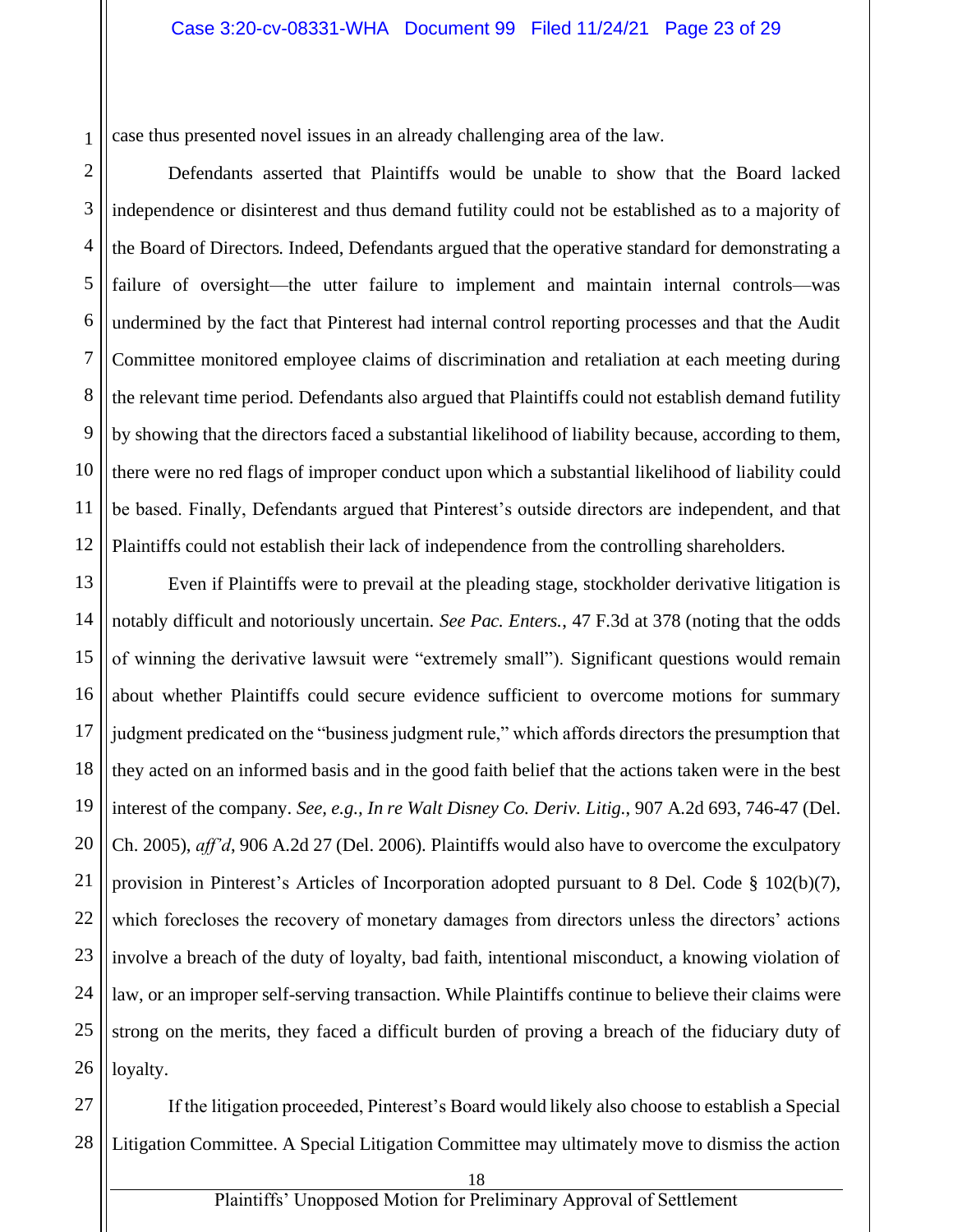1 if it determines that pursuing the claims is not in the best interest of the committee, creating additional uncertainty about the outcome of the case. Additionally, a Special Litigation Committee could seek a stay of litigation during the pendency of its investigation, causing further delay in any resolution of this action and preventing the implementation of important corporate governance and workplace reforms at Pinterest.

Plaintiffs carefully considered the risks of establishing liability here. While Plaintiffs strongly believed that they could establish that Brougher was the victim of discrimination through, among other things, the disparate pay she received vis-à-vis her male colleague, and that the Board's approval of those disparate pay packages was in breach of its fiduciary duties, Plaintiffs had to also consider that those pay packages were approved before the Company's IPO, when Plaintiffs were not shareholders. As a result, Defendants argued in their motion to dismiss that Plaintiffs have no standing to challenge those, and other, pre-IPO acts. (ECF No. 69, at 5). Moreover, Defendants have argued that the settlement with Brougher, or for that matter any settlement the Company has entered into regarding claims of discrimination, harassment or retaliation, was done without any admission of fault and would not be competent evidence of liability. ECF No. 69, at 17.

Further, the litigation would be extremely complex, costly, and of substantial duration. Though Plaintiffs received and reviewed a substantial number of internal documents reflecting the Board's and its Committees' consideration of matters relating to the practices alleged to be discriminatory, harassing, and retaliatory, additional document discovery would need to be completed. Dozens of depositions of witnesses would have to be taken concerning complex facts bearing on the Individual Defendants' decision-making, and oversight of the Company's internal practices and public disclosures.

The challenges involved in proving damages are equally daunting. *See Four in One Co. v. S.K. Foods, L.P.*, No. 2:08-cv-3017 KJM EFB, 2014 WL 4078232, at \*13 (E.D. Cal. Aug. 13, 2014) (noting the "risks of continuing to litigate the action include determining damages, which is an 'expert-intensive uncertain process [] often involving conflicting testimony,' and the possibility a jury could find either no damages or a fraction of the damages contended."). Although Pinterest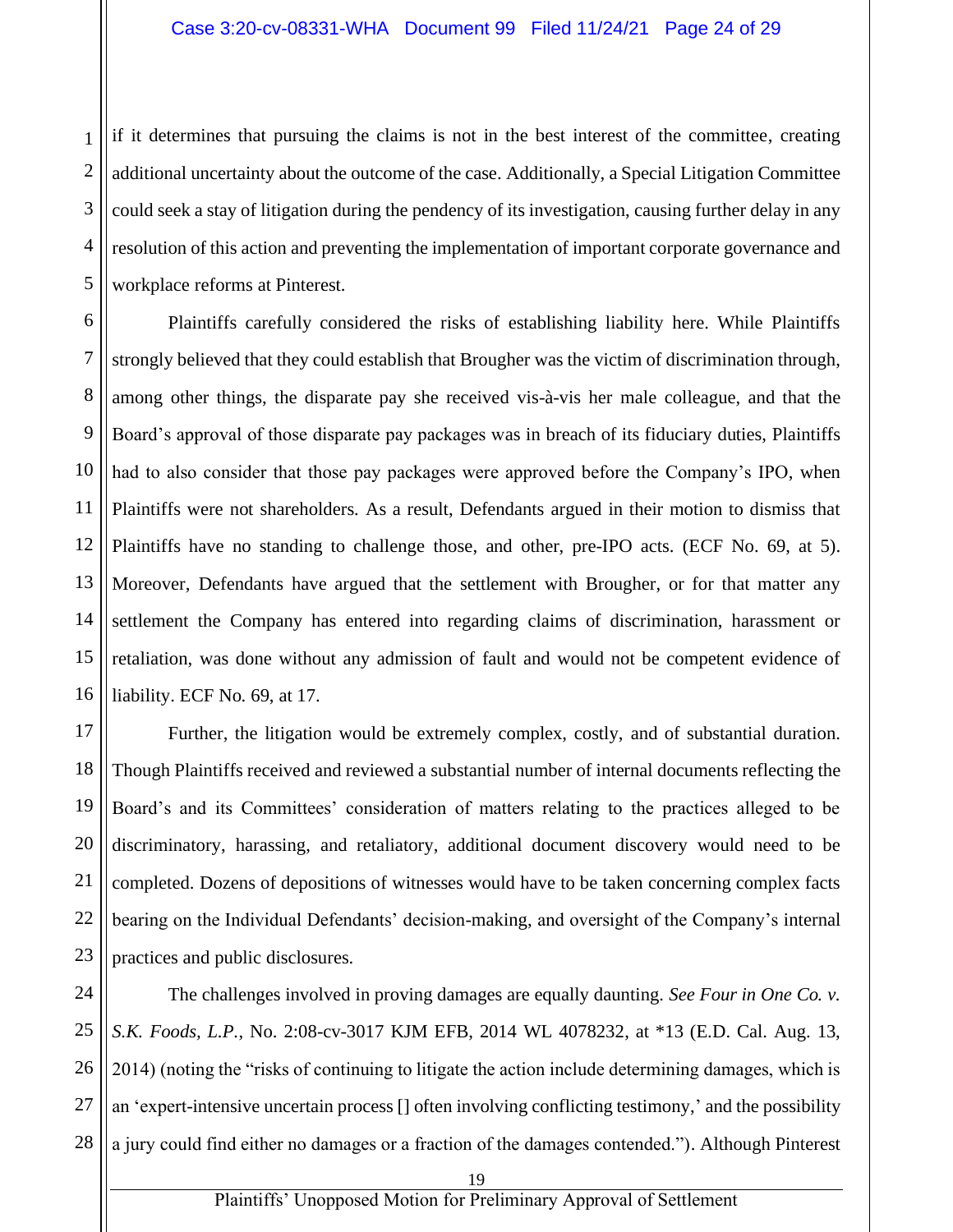1 2 settled Brougher's discrimination claims, resulting in the largest individual settlement of a discrimination claim, Defendants have vigorously contested whether that amount could be recovered at all in this action, arguing that Plaintiffs lack standing and that the Company did not suffer financial harm. Moreover, even if successful at trial, Plaintiffs may not have been successful in compelling Pinterest to adopt many of the Reforms, let alone to commit to \$50 million in funding.

In addition, victory at trial is no guarantee that the judgment would not be reversed on appeal. *See, e.g.*, *In re Apollo Grp., Inc. Secs. Litig.*, 2008 U.S. Dist. LEXIS 61995 (D. Ariz. Aug. 4, 2008), *rev'd & remanded*, 2010 U.S. App. LEXIS 14478 (9th Cir. June 23, 2010) (holding evidence insufficient to support jury verdict for shareholders of \$277 million); *Berkey Photo, Inc. v. Eastman Kodak Co*., 603 F.2d 263 (2d Cir. 1979) (reversing \$87 million judgment after trial).

Finally, continued litigation of this case would mean ongoing distraction for Pinterest's management and employees and that the important corporate governance and workplace policy and procedure reforms achieved through this Settlement would not occur. In the derivative context where shareholders are stepping into the shoes of the Company's leadership to right a wrong and prevent its re-occurrence, these reforms are critical to protecting the Company. Continued litigation would mean, at minimum, delay in implementing necessary reforms.

Close consideration of all the risks and circumstances of continuing the action supports the value and wisdom of the proposed Settlement. The Settlement eliminates these and other risks, including the very real risk of smaller recovery or no recovery at all after years of litigation, while providing Pinterest now with substantial benefits geared at curbing the behavior that gave rise to this litigation. *See Officers for Just.*, 688 F.2d at 625.

#### **6. The Board's Sound Exercise of Business Judgment in Approving the Settlement Weighs Heavily in Favor of Preliminary Approval**

The Pinterest Board, assisted by independent counsel with substantial experience in Delaware corporate law, approved the Settlement as fair, reasonable, and adequate, and in Pinterest's and its stockholders' best interests. This exercise of business judgment warrants judicial deference. *See generally Zapata Corp. v. Maldonado*, 430 A.2d 779, 782 (Del. 1981); *see also,*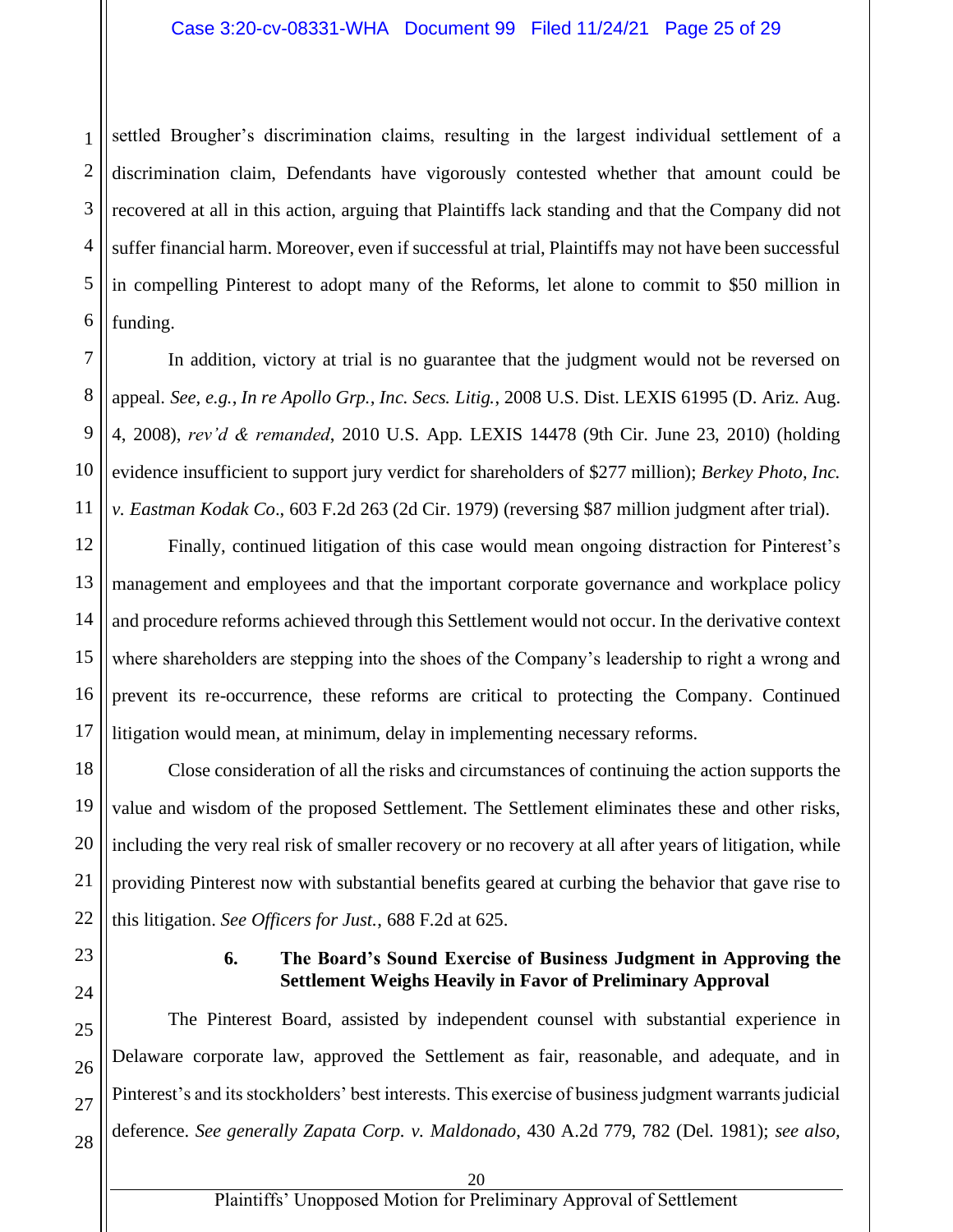1 2 3 4 5 *e.g., Lunsford v. Woodforest Nat'l Bank*, No. 1:12-cv-103-CAP, 2014 WL 12740375, at \*4 (N.D. Ga. May 19, 2014) (in evaluating proposed settlement a court "will not substitute its business judgment for that of the parties"); *Unitrin, Inc. v. Am. Gen. Corp.*, 651 A.2d 1361, 1386 (Del. 1995) ("courts will not substitute their business judgment for that of the directors, but will determine if the directors' decision was, on balance, within a range of reasonableness").

\* \* \*

7 8 9 10 In sum, Plaintiffs and Plaintiffs' counsel have undertaken significant efforts to ensure the Settlement is in the best interest of Pinterest and its current shareholders. Given the substantial relief obtained for the Company, the proposed Settlement is fair, reasonable, and adequate, and should be preliminarily approved by the Court.

#### 11

6

#### **V. THE PROPOSED NOTICE TO SHAREHOLDERS SHOULD BE APPROVED**

12 13 14 15 16 17 18 Plaintiffs request that the Notice of Proposed Settlement of Derivative Action and of Settlement Hearing (the "Notice") be approved by the Court as sufficient notice to Pinterest's shareholders of the proposed Settlement pursuant to Federal Rule of Civil Procedure 23.1, and that the Notice be posted on Pinterest's Investor Relations website and Interim Lead Plaintiff's Counsel's website, and the Summary Notice of Pendency and Proposed Settlement of Derivative Actions ("Summary Notice") be published in *Investor's Business Daily*, within seventeen (17) days of an order granting preliminary approval of the Settlement. *See* Renne Decl. Exs. 2, 3.

19 20 21 22 23 24 25 26 27 28 "Notice is satisfactory if it generally describes the terms of the settlement in sufficient detail to alert those with adverse viewpoints to investigate and to come forward and be heard." *Churchill Vill., LLC v. Gen. Elec.*, 361 F.3d 566, 575 (9th Cir. 2004). Here, the proposed Notice is accurate and informative. It provides information on the terms and provisions of the Settlement; the benefits that the Settlement provides for the Company; the date, time, and place of the final approval hearing; the procedure and deadlines for submitting comments, objections and requests for information; and any fee and expense award that counsel for any Plaintiff anticipates requesting from the Court of two times their lodestar and reasonable expenses incurred in the course of litigation, not to exceed a total of \$5,380,000. In particular, the Notice explains that each shareholder will be given the opportunity to submit objections. Counsel propose submitting reply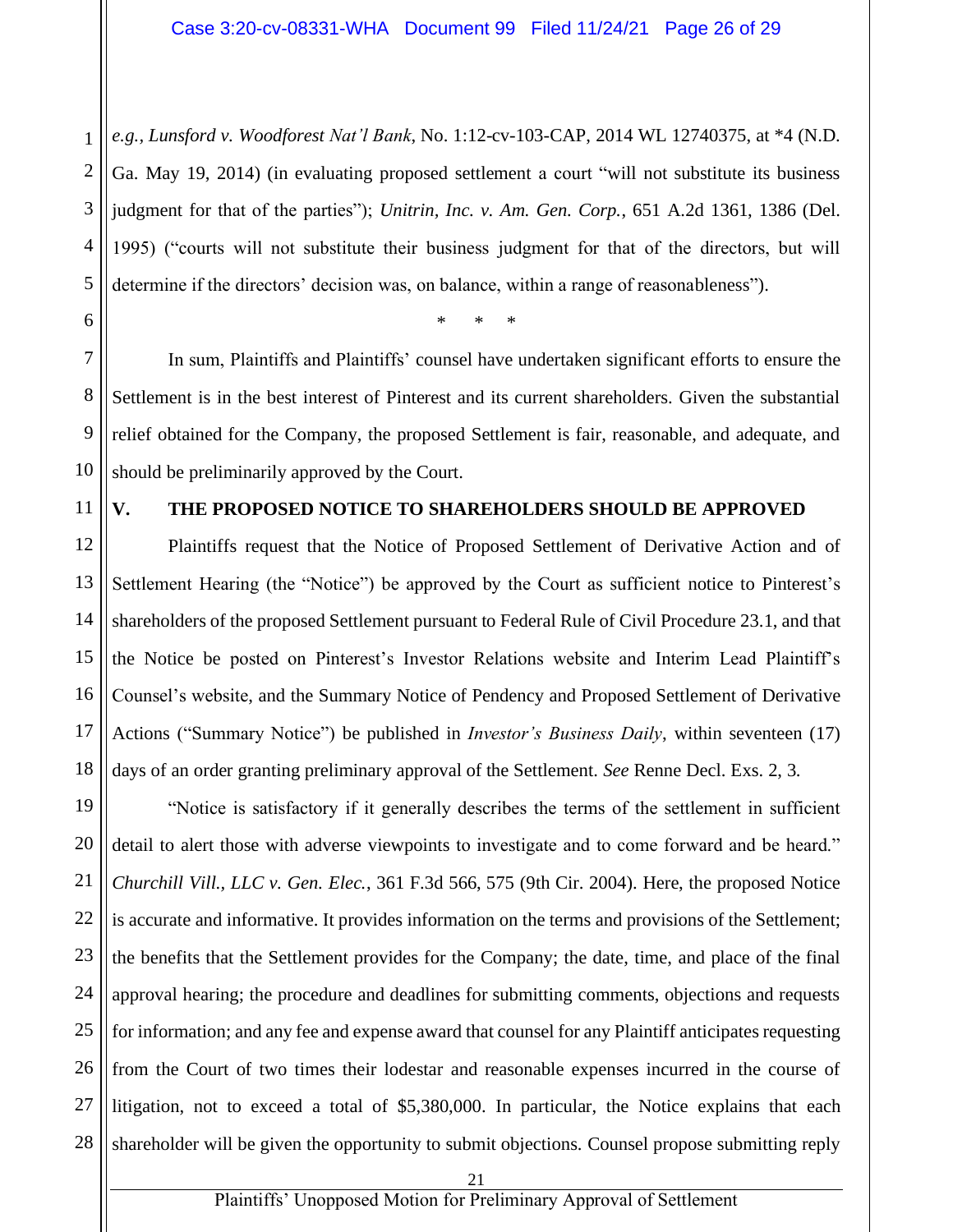1 2 papers at least seven (7) days before the Settlement Hearing, in further support of the Settlement, including any request for fees and expenses, and addressing the objections, if any.

#### **VI. CONCLUSION**

The proposed Settlement is fair, reasonable, and adequate. Thus, for the reasons set forth above, and consistent with Fed. R. Civ. P. 23.1, Plaintiffs respectfully request that this Court:

1. Find that the proposed Settlement as set forth in the Stipulation is within the range of possible approval;

2. Enter the [Proposed] Order Preliminarily Approving the terms of the Stipulation filed with this motion;

3. Schedule a Settlement Hearing, approximately sixty (60) days from the date notice is given at which: (a) the Parties will seek final approval of the terms of the Settlement, as set forth in the Stipulation; (b) the Court will consider comments and/or objections regarding the proposed Settlement; and (c) the Court will consider any request for an award of attorneys' fees and expenses;

4. Approve the form of Notice attached as Exhibit 2 to the Renne Declaration and order its dissemination via posting on Pinterest's Investor Relations website and Interim Lead Plaintiff's Counsel's website, and approve the form of Summary Notice attached as Exhibit 3 to the Renne Declaration and order its publication in *Investor's Business Daily*, within seventeen (17) days of the date of the Preliminary Approval Order;

5. Set deadlines for submission of Plaintiffs' Motion for Final Settlement Approval, any application for any Fee & Expense Award, and supporting papers, at least thirty-five (35) days in advance of the Settlement Hearing; for filing and service of objections to the Settlement, if any, at least twenty-one (21) days in advance of the Settlement Hearing; and for filing of Plaintiffs' reply in support of Settlement, which shall include a response to any objections, at least seven (7) days before the Settlement Hearing;

6. Enjoin and stay the commencement and prosecution of any and all actions and proceedings related to the derivative litigation, excluding those proceedings within the derivative action necessary to obtain final approval of the Settlement embodied in the Stipulation, during the

3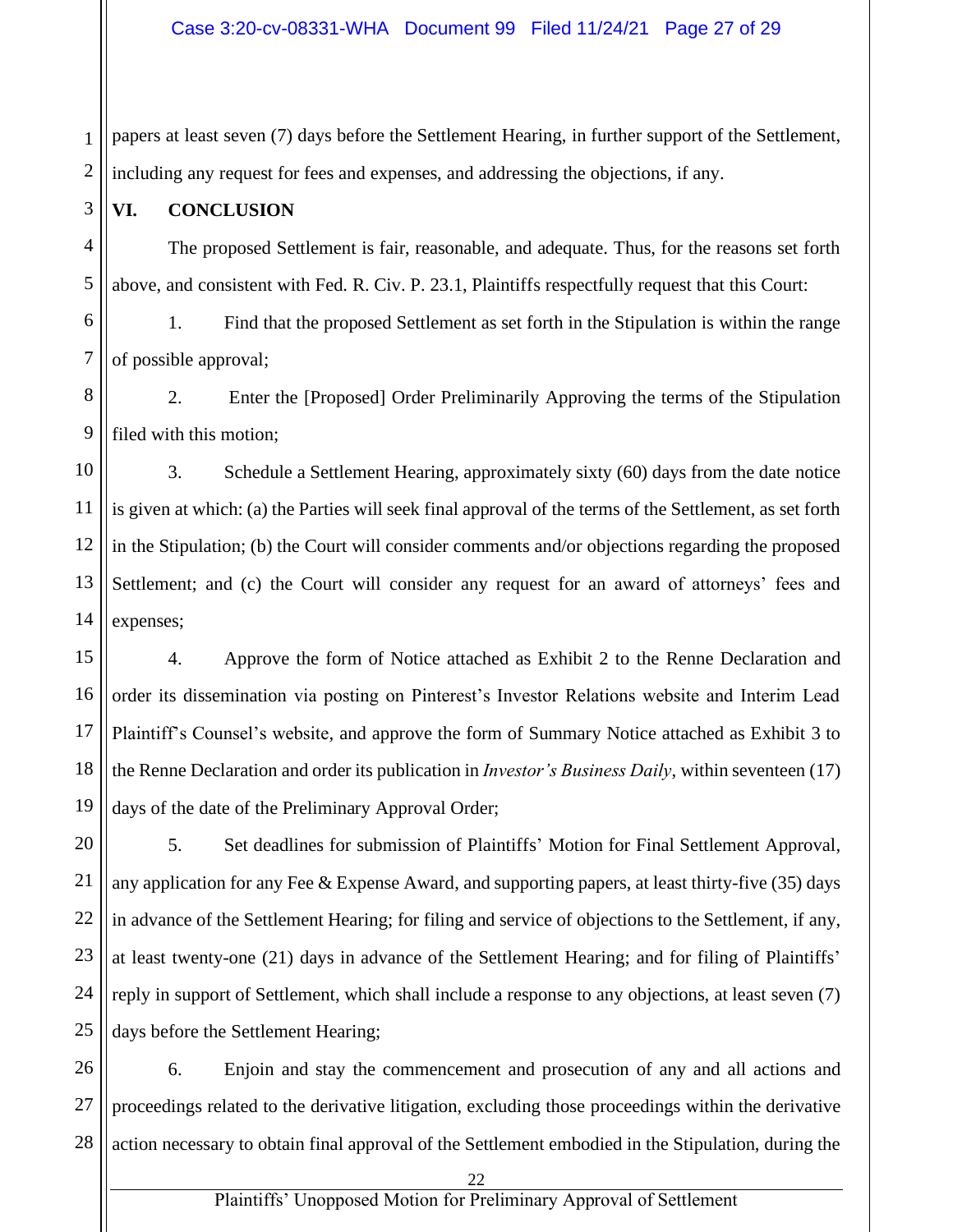| 1              | pendency of the settlement proceedings and until further ordered by this Court;      |                                                          |                                                                                                                    |  |
|----------------|--------------------------------------------------------------------------------------|----------------------------------------------------------|--------------------------------------------------------------------------------------------------------------------|--|
| $\overline{2}$ | 7.<br>Maintain continuing jurisdiction for purposes of the settlement proceedings to |                                                          |                                                                                                                    |  |
| 3              |                                                                                      |                                                          | ensure the effectuation thereof for the benefit of Pinterest's shareholders; and                                   |  |
| 4              | 8.                                                                                   | Grant such other relief as this Court deems appropriate. |                                                                                                                    |  |
| 5              |                                                                                      | Dated: November 24, 2021                                 | Respectfully submitted,                                                                                            |  |
| 6              |                                                                                      |                                                          |                                                                                                                    |  |
| 7              |                                                                                      |                                                          | By: <u>/s/ Steve Cikes</u>                                                                                         |  |
| 8              |                                                                                      |                                                          | <b>RENNE PUBLIC LAW GROUP</b><br>LOUISE RENNE (SBN #36508)<br>lrenne@publiclawgroup.com                            |  |
| 9<br>10        |                                                                                      |                                                          | RUTH M. BOND (SBN #214582)<br>rbond@publiclawgroup.com<br>STEVE CIKES (SBN #235413)                                |  |
| 11             |                                                                                      |                                                          | scikes@publiclawgroup.com<br>ANASTASIA BONDARCHUK (SBN #309091)                                                    |  |
| 12             |                                                                                      |                                                          | abondarchuk@publiclawgroup.com<br>350 Sansome St., Suite 300                                                       |  |
| 13             |                                                                                      |                                                          | San Francisco, CA 94104<br>Telephone: (415) 848-7200                                                               |  |
| 14             |                                                                                      |                                                          | Facsimile: (415) 848-7230                                                                                          |  |
| 15             |                                                                                      |                                                          | Counsel for Interim Lead Plaintiff the Employees'<br>Retirement System of Rhode Island and Interim Liaison         |  |
| 16             |                                                                                      |                                                          | Counsel                                                                                                            |  |
| 17             |                                                                                      |                                                          | <b>COHEN MILSTEIN SELLERS &amp; TOLL PLLC</b><br>JULIE GOLDSMITH REISER (pro hac vice)                             |  |
| 18             |                                                                                      |                                                          | jreiser@cohenmilstein.com<br>MOLLY BOWEN (pro hac vice)                                                            |  |
| 19             |                                                                                      |                                                          | mbowen@cohenmilstein.com<br>LYZETTE WALLACE (pro hac vice)                                                         |  |
| 20             |                                                                                      |                                                          | lwallace@cohenmilstein.com<br>1100 New York Ave. NW, 5th Floor                                                     |  |
| 21             |                                                                                      |                                                          | Washington, DC 20005<br>Telephone: (202) 408-4600                                                                  |  |
| 22             |                                                                                      |                                                          | Facsimile: (202) 408-4699                                                                                          |  |
| 23             |                                                                                      |                                                          | LAURA POSNER (pro hac vice)<br>lposner@cohenmilstein.com                                                           |  |
| 24             |                                                                                      |                                                          | 88 Pine St., 14th Floor<br>New York, NY 10005                                                                      |  |
| 25             |                                                                                      |                                                          | Telephone: (212) 220-2925                                                                                          |  |
| 26             |                                                                                      |                                                          | Counsel for Interim Lead Plaintiff the Employees'<br>Retirement System of Rhode Island and Interim Lead<br>Counsel |  |
| 27             |                                                                                      |                                                          | <b>WEISSLAW LLP</b>                                                                                                |  |
| 28             |                                                                                      |                                                          | JOEL E. ELKINS (SBN 256020)                                                                                        |  |
|                |                                                                                      |                                                          | 23<br>Plaintiffs' Unopposed Motion for Preliminary Approval of Settlement                                          |  |
|                |                                                                                      |                                                          |                                                                                                                    |  |